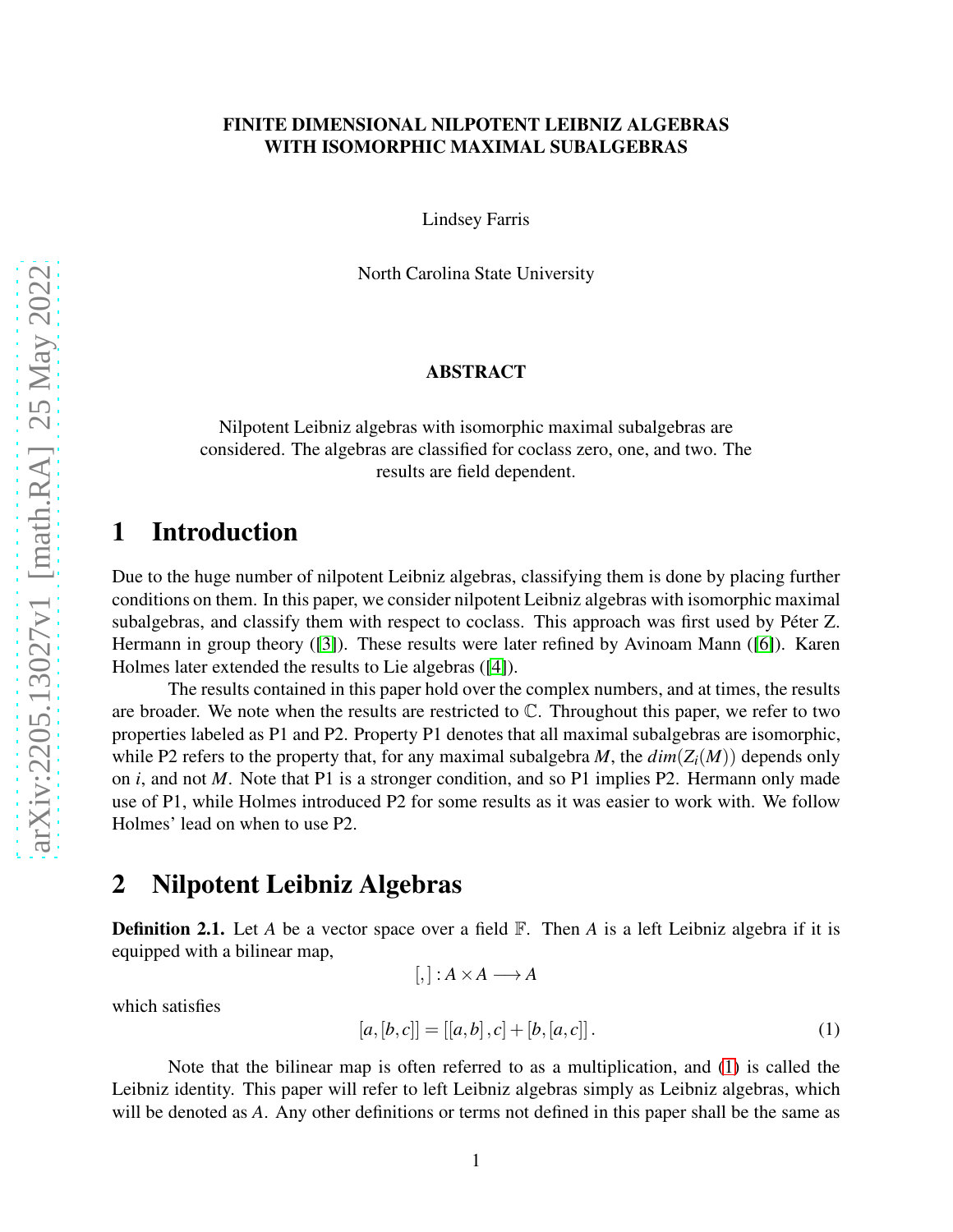in ([\[7\]](#page-15-3)). In order to define coclass, we begin by defining a nilpotent algebra and its class. There are numerous definitions for nilpotent.

Definition 2.2. Let *A* be a Leibniz algebra. We say that *A* is nilpotent of class *c* if every product of  $c + 1$  elements is zero, and there is some product of  $c$  elements that is not zero. We will denote this by  $cl(A)$ .

**Definition 2.3.** Given a Leibniz algebra *A* we can define the lower central series to be

$$
A = A^1 \supseteq A^2 \supseteq \cdots
$$

where the  $A^i$  are ideals given by  $A^{i+1} = [A, A^i]$ . Note that *A* need not be nilpotent to define this series.

**Corollary 2.4.** *([\[7\]](#page-15-3), Corollary 4.3) The Leibniz algebra A is nilpotent of class c if*  $A^{c+1} = 0$  *but*  $A^c \neq 0$ .

Definition 2.5. Suppose *A* is nilpotent of class *c*. The upper central series is given by

$$
0 = Z_0(A) \subseteq Z_1(A) \subseteq \cdots \subseteq Z_c(A) = A
$$

where  $Z_i(A)$  is the largest subalgebra of *A* such that  $[Z_i(A), A] \subseteq Z_{i-1}(A)$  and  $[A, Z_i(A)] \subseteq Z_{i-1}(A)$ for any *i*  $\leq$  *c*. Alternatively,  $Z_i(A)/Z_{i-1}(A) = Z(A/Z_{i-1}(A)).$ 

We note that *Z*(*A*) = *Z*<sub>1</sub>(*A*) since [*Z*<sub>1</sub>(*A*),*A*], [*A*, *Z*<sub>1</sub>(*A*)] ⊂ *Z*<sub>0</sub>(*A*) = 0.

**Definition 2.6.** The coclass of *A*, denoted  $cc(A)$ , is given by  $cc(A) = dim(A) - cl(A)$ .

A known result for a Lie algebra *L* is that if  $dim(L) = n$ , then  $dim(Z(L)) \neq n - 1$  ([\[5\]](#page-15-4), Lemma 5). This result does not hold in Leibniz algebras since we do not require  $[a, a] = 0$  for any element *a*. We can make the following statement instead.

**Lemma 2.7.** *Suppose A is nilpotent, dim*( $A$ ) = *n* and dim( $Z(A)$ ) = *n* − 1*. Then*  $A = I \oplus J$ *, where* I is the ideal with basis  $\{a,a^2\}$  for some  $0 \neq a \in A$  and  $a^2 \in Z(A)$ , and *J* is the ideal with the same *basis elements as Z* (*A*) *without a*<sup>2</sup> *.*

*Proof.* Let  $a \in A$  but  $a \notin Z(A)$ . Then  $a^2 \neq 0$ , as otherwise it would be in  $Z(A)$ . Then  $I =$ *span* $\{a, a^2\}$  with  $a^2 \in Z(A)$ . Take complementary subspace *J* of  $a^2 \in Z(A)$ , and the statement follows.  $\Box$ 

There are numerous Leibniz results that are exactly the same as the Lie results, including the proofs. These results can be found in ([\[5\]](#page-15-4)). The Frattini subalgebra is denoted by  $\phi(A)$ . One well known result is that for a nilpotent Leibniz algebra *A*,  $\phi(A) = [A,A]$  and it is the smallest ideal such that  $A/\phi(A)$  is abelian. Another result is that if *A* is a nilpotent algebra with P2 and *cl*(*A*) = *c*, then  $Z_{c-1}(A) \subseteq \phi(A)$ .

<span id="page-1-0"></span>**Proposition 2.8.** *Suppose A is nilpotent and has P2. If cl*(*A*) = *c, then*  $Z_{c-1}(A) = \phi(A)$ *.* 

*Proof.* By known result,  $Z_{c-1}(A) \subseteq \phi(A)$ . By definition,  $A/Z_{c-1}(A) = Z_c(A)/Z_{c-1}(A)$  $Z(A/Z_{c-1}(A))$  is abelian. Now,  $\phi(A) \subseteq Z_{c-1}(A)$ , since  $\phi(A)$  is the smallest subalgebra which gives an abelian quotient algebra. Hence,  $Z_{c-1}(A) = \phi(A)$ .  $\Box$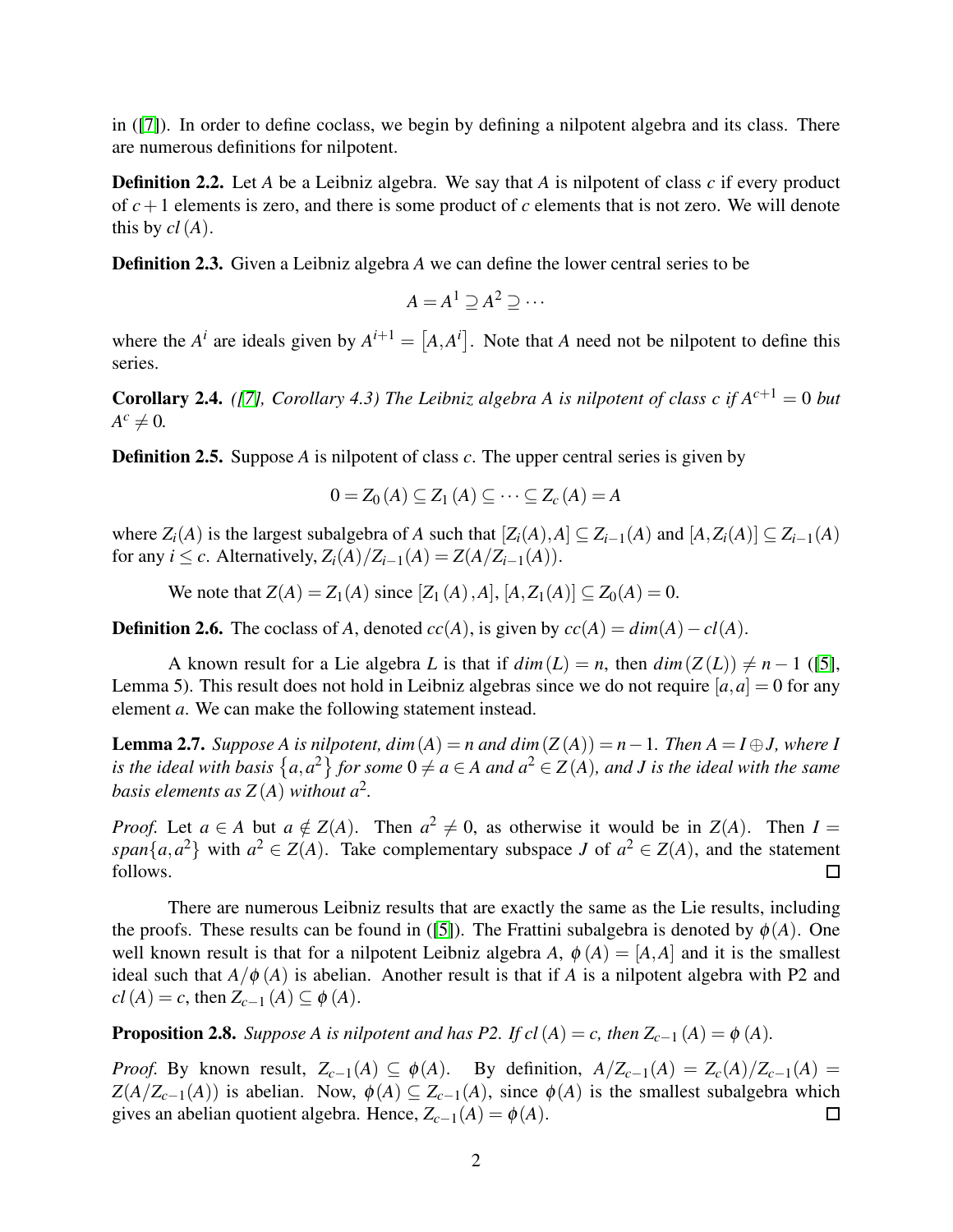<span id="page-2-0"></span>**Lemma 2.9.** Suppose dim $(A) > 1$ . Then A is cyclic if and only if the Frattini subalgebra has *codimension 1 in A.*

*Proof.* Since *A* is nilpotent,  $\phi(A) = [A, A]$ . Suppose *A* is cyclic. Then the derived algebra has codimension 1, and hence the Frattini subalgebra has codimension 1. Conversely, suppose the Frattini subalgebra is of codimension 1. Then  $\phi(A)$  is the only maximal subalgebra. Let  $a \in A$ , such that  $a \notin \phi(A)$ . The algebra it generates is contained in a maximal subalgebra or is A. The former is not possible since  $a \notin \phi(A)$ . Hence, *a* generates *A*, and *A* is cyclic. □

<span id="page-2-1"></span>**Lemma 2.10.** *Suppose A is nilpotent and dim* (*A*) > 1. *Then dim* (*A*/*A*<sup>2</sup>) =  $dim(A/\phi(A)) \ge 2$  *or A* is cyclic, and dim  $(A/A^2) = 1$ .

*Proof.* By Lemma [\(2.9\)](#page-2-0),  $dim(A/A^2) = 1$  if and only if *A* is cyclic. Otherwise, *A* has at least 2 maximal subalgebras and their intersection has codimension 2 in *A*. The Frattini subalgebra then has codimension greater than or equal to 2 in *A*. □

 $\Box$ 

**Corollary 2.11.** *Suppose A is nilpotent and has P2. Then*  $dim(A/Z_{c-1}(A)) \geq 2$  *or A is cyclic.* 

*Proof.* This is an immediate consequence of Proposition [\(2.8\)](#page-1-0) and Lemma [\(2.10\)](#page-2-1).

# 3 Coclasses 0 and 1

In this section, we consider the algebras of coclasses 0 and 1. The following lemma is easy to show.

**Lemma 3.1.** *Suppose A is a nilpotent algebra with*  $N \leq A$ *. The following are true:* 

- 1. If  $\dim(N) = s$ , then  $\operatorname{cc}(A/N) \leq \operatorname{cc}(A)$
- 2. If  $N \subset Z(A)$  and  $dim(N) > 1$ , then  $cc(A/N) \leq cc(A) 1$ .

For Lie algebras, it is a known result that if  $dim(L) > 2$  and *L* has P2, then  $dim(Z_2(L)) > 2$  ([\[5\]](#page-15-4), Lemma 17). This result does not hold for Leibniz algebras, as shown in the next example. The fact that this is a Leibniz algebra can be seen in ([\[8\]](#page-15-5), Theorem 2.2). The lemma following this example gives the alternative for Leibniz algebras.

**Example 3.2.** Let  $A = span\{x_1, x_2, x_3, x_4\}$  with non-zero multiplications given by  $[x_1, x_1] = x_2$ ,  $[x_1, x_2] = x_3$ , and  $[x_1, x_3] = x_4$ . Since *A* is cyclic, it has P1, and so P2. Then  $Z_1(A) = Z(A) =$ *span*{*x*<sub>4</sub>} and *Z*<sub>2</sub> (*A*) = *span*{*x*<sub>3</sub>, *x*<sub>4</sub>}, and so *dim*(*Z*<sub>2</sub> (*A*)) = 2.

<span id="page-2-2"></span>**Lemma 3.3.** *Suppose nilpotent A has P2. If dim*  $(A) \leq 2$ *, then A is cyclic or abelian. If dim*  $(A) > 2$ *, then A is cyclic, dim*  $(Leib(A)) = 1$ *, or dim*  $(Z_2(A)) > 2$ *.* 

*Proof.* We may assume that  $dim(A) > 2$  and that *A* is not cyclic. If  $dim(Leib(A)) = 0$ , then *A* is Lie and  $dim(Z_2(A)) > 2$  by ([\[4\]](#page-15-2), Lemma 6). Suppose  $dim(Leib(A)) > 1$ . We will show that  $dim(Z_2(A)) > 2$ . Suppose that  $dim(Z_2(A)) = 2$ . Then  $dim(Z(A)) = 1$ . Since *A* is nilpotent,  $Z(A) \cap Leib(A) = Z(A)$  and  $Z_2(A) \cap Leib(A) = Z_2(A)$ . Now  $[Leib(A), A] = 0$  always holds. Thus, for any  $x \in Z_2(A)$ ,  $x \notin Z(A)$ ,  $[A, x] \neq 0$ . The kernel, *M*, of  $R_x$ , is shown to be a subalgebra of *A*.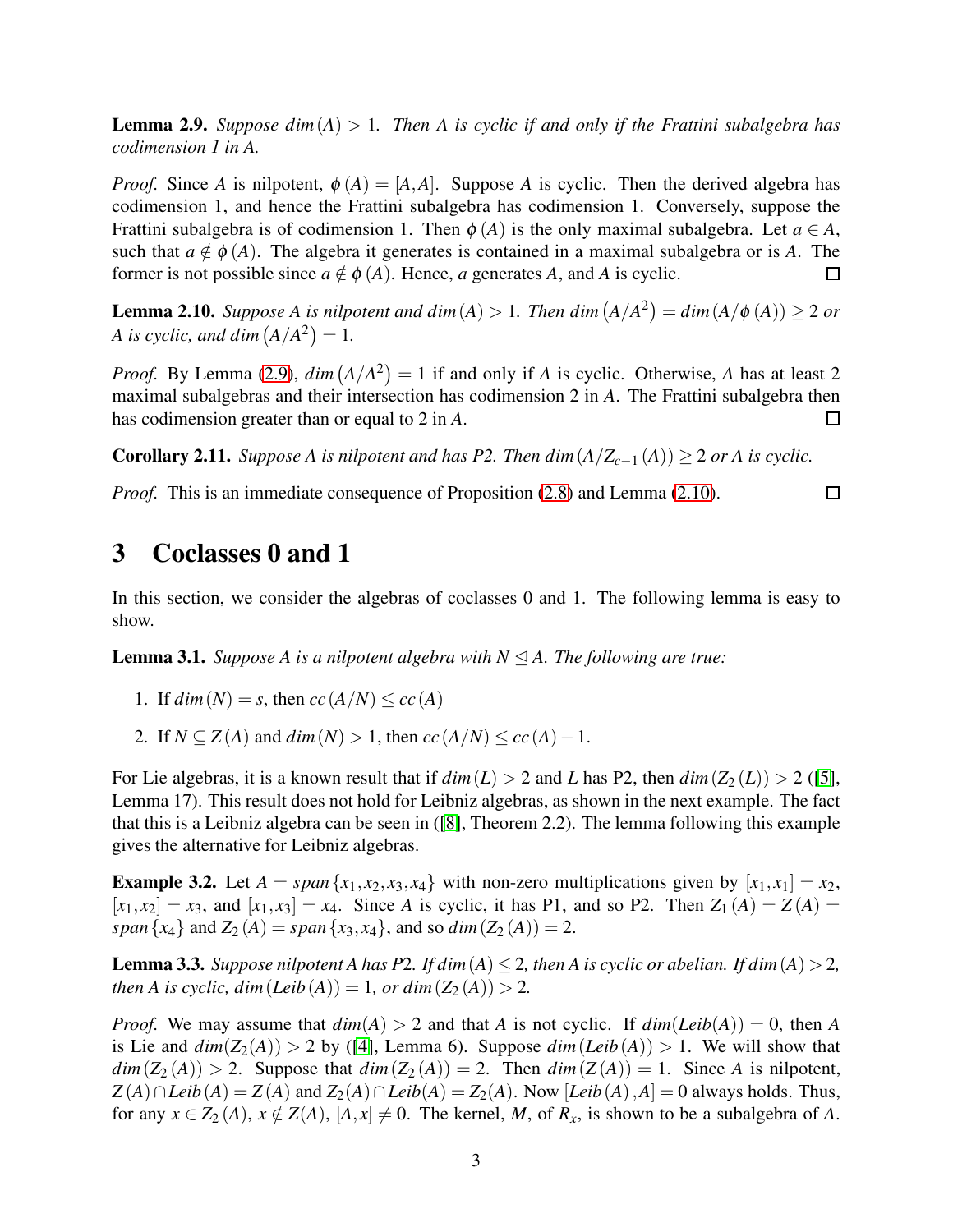Hence, it is an ideal since it has codimension 1 in the nilpotent *A*. Also,  $x \in Z_2(A) \subset Leib(A)$  and  $x^2 = 0$ , so  $x \in M$ . Then  $dim(Z(M)) \ge 2$  as *M* contains both *x* and *Z*(*A*).

Let *N* be another maximal subalgebra of *A* such that  $N \neq M$ . Then *N* is an ideal of *A*. Hence,  $Z(A) \cap N \neq 0$ . Therefore,  $Z(A) \subset N$  and  $Z(A) \subset Z(N)$ . Also,  $dim(Z(N)) = dim(Z(M)) \geq 2$ . Therefore,  $Z_2(A) \cap Z(N) = Z_2(A)$  and  $Z_2(A) \subset Z(N)$ . So  $R_x(a) = [a, x] = 0$  for all  $a \in N$ . Thus,  $N = M$ , a contradiction. □

**Proposition 3.4.** *Suppose cc*(*A*) = 0*. Then A is cyclic, or dim*(*A*)  $\leq$  1*.* 

*Proof.* If  $A^2 = \phi(A)$  has codimension 1 in *A*, it is cyclic. Since  $cc(A) = 0$ , the result follows.  $\Box$ 

<span id="page-3-0"></span>Theorem 3.5. *Let A be a nilpotent Leibniz algebra that satisfies P2 and is of coclass 1. Then one of the following holds:*

*1.) A is a Lie algebra, and so A is abelian of dimension 2, or A is the Heisenberg Lie algebra of dimension 3*

2.)  $A = Z_2(A)$  and  $dim(A) = 3$ . If  $A = span\{x, y, z\}$ , then  $[x, x] = z$ ,  $[y, y] = \tau z$ ,  $[x, y] = \lambda z$ ,  $[y, x] = \varepsilon z$ , where  $\tau \neq 0$  and  $(\lambda + \varepsilon)^2 - 4$  *is not a square.* 

*Proof.* If *A* is a Lie algebra, then the result holds by ([\[4\]](#page-15-2), Proposition 3). *A* is not cyclic since  $cc(A) = 1$ . By Lemma [\(3.3\)](#page-2-2),  $dim(Leib(A)) = 1$  or  $dim(Z_2(A)) > 2$ . We consider each case.

Case 1: Suppose  $dim(Z_2(A)) > 2$ . If  $dim(Z_2(A)) \geq 4$ , then  $cc(A) \geq 2$ . Hence,  $dim(Z_2(A))$  $= 3$ . Then  $Z_2(A) = A$  since *A* is not cyclic and the next to the last term in the upper central series has codimension greater than 1 in A. Therefore,  $dim(Z_2(A)) = 3$  and  $A = Z_2(A)$ . This also implies  $dim(Z(A)) = 1$ . Since *A* is not Lie,  $[A, A] = Leib(A) = Z(A)$ .

Suppose  $A = span\{x, y, z\}$  with non-zero squares given by one of

a.) 
$$
x^2 = z
$$

b.) 
$$
x^2 = z, y^2 = \tau z
$$

and  $Z(A) = span\{z\}$ . One maximal subalgebra is  $M_1 = span\{x, z\}$  and another is  $M_2 = span\{y, z\}$ . Since they must be isomorphic,  $\tau \neq 0$  and *A* satisfies (b). Therefore, the algebra satisfies the multiplication in 2 in the statement of the theorem.

*M*<sub>1</sub> is cyclic, so any maximal subalgebra is also cyclic. Hence,  $M_3 = span{\alpha x + \beta y, z}$  with  $\alpha \neq 0$  or  $\beta \neq 0$  must have

$$
0 \neq (\alpha x + \beta y)^2
$$
  
=  $\alpha^2 [x,x] + \alpha \beta [x,y] + \alpha \beta [y,x] + \beta^2 [y,y]$   
=  $\alpha^2 z + \alpha \beta \lambda z + \alpha \beta \epsilon z + \beta^2 \tau z$ .

We may take  $\beta = 1$ . Consider  $\alpha^2 + \alpha(\lambda + \varepsilon) + \tau$ . *A* satisfies P2 if and only if this expression is not 0 for any  $\alpha$ , which is equivalent to  $(\lambda + \varepsilon)^2 - 4\tau$  not being a square in F.

Case 2: Suppose that  $dim(Leib(A)) = 1$ . Then  $A/Leib(A)$  is a Lie algebra of coclass 0 or 1 and satisfies P2. If  $A/Leib(A)$  has coclass 0, then  $dim(A/Leib(A)) \leq 1$ . If  $A/Leib(A)$  has dimension 0, then  $A = Leib(A)$  which is impossible. If  $dim(A/Leib(A)) = 1$ , then  $dim(A) = 2$ and *A* is cyclic. Then  $cc(A) = 0$ , which is a contradiction.

Suppose  $cc(A/Leib(A)) = 1$ . Then  $A/Leib(A)$  is 2-dimensional abelian or 3-dimensional Heisenberg. In the first case.  $dim(A) = 3$ ,  $dim(Z(A)) = 1$ ,  $Z_2(A) = A$ , and  $Z(A) = Leib(A)$ . This is the algebra considered in the last case.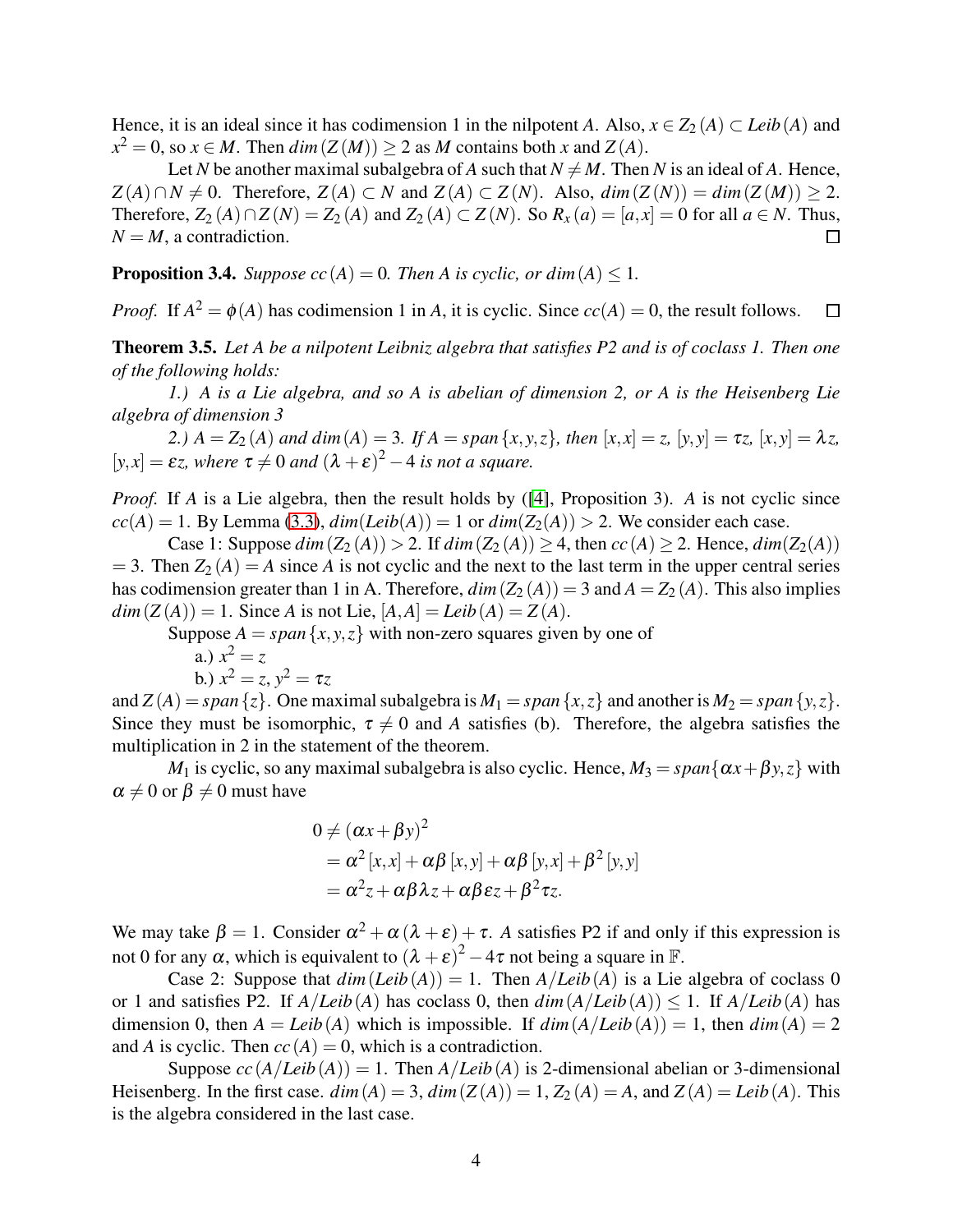Suppose *A*/*Leib*(*A*) is Heisenberg. The next to last term in the upper central series of *A* has codimension greater than 1. Therefore,  $dim(Z(A)) = 1$ ,  $dim(Z_2(A)) = 2$ , and  $Z_3(A) = A$  is 4-dimensional. Then  $Z(A) = Leib(A)$ . Hence,  $A = span\{w, x, y, z\}$  with  $Z(A) = span\{z\}$  and  $Z_2(A) = span\{y, z\}.$ 

The multiplication table for *A* is

| ٠             | w          | $\mathcal{X}$ |            | Z. |
|---------------|------------|---------------|------------|----|
| w             | $\alpha$ z | $+ az$        | bz         |    |
| $\mathcal{X}$ | - âz       | $\beta z$     | cz         |    |
|               | bz         | ĉz            | $\gamma$ z |    |
|               |            | 1             |            |    |

Table 1: Multiplications in *A*

The Leibniz identity shows that  $\hat{b} = -b$ ,  $\hat{c} = -c$  and  $\gamma = 0$ . There must be a non-zero square, so with a change of basis, if necessary, we may assume that  $\alpha \neq 0$ . Comparing  $M_1 = span\{w, y, z\}$ and  $M_2 = span\{x, y, z\}$ , we have that  $\beta \neq 0$ . Tables for  $M_1, M_2$ , and  $M_3 = span\{mw + nx, y, z\}$  are

Table 2:  $M_1 = span\{w, y, z\}$ 

|   | w          |    | Z. |
|---|------------|----|----|
| w | $\alpha$ z | bz |    |
|   | bz         |    |    |
|   |            |    |    |

| Table 3: $M_2 = span\{x, y, z\}$ |  |  |
|----------------------------------|--|--|
|----------------------------------|--|--|

|   | х         |    | Z. |
|---|-----------|----|----|
| х | $\beta z$ | cz |    |
|   | CΖ,       | ٠, |    |
|   |           | 0  |    |

Table 4:  $M_3 = span{mw + nx, y, z}$ 

|           | $mw + nx$                                                             |  |
|-----------|-----------------------------------------------------------------------|--|
| $mw + nx$ | $(m^2\alpha + mn\alpha + mn\hat{\alpha} + n^2\beta)z \mid (mb + nc)z$ |  |
|           | $-(mb+nc)z$                                                           |  |
|           |                                                                       |  |

If  $b = 0$ , then  $c = 0$  since the center of  $M_1$  and  $M_2$  have the same dimension. Then  $cc(A) = 2$ , a contradiction. Hence,  $b \neq 0 \neq c$ . Then  $mb + nc \neq 0$ . But, we can find *m* and *n* such that  $mb + nc = 0$ . Thus, *A* does not satisfy P2 in this case.  $\Box$ 

# 4 Coclass 2

In this section, we limit the scope of our investigation to the field  $\mathbb{C}$ . If *A* has coclass 2, then one of the following holds: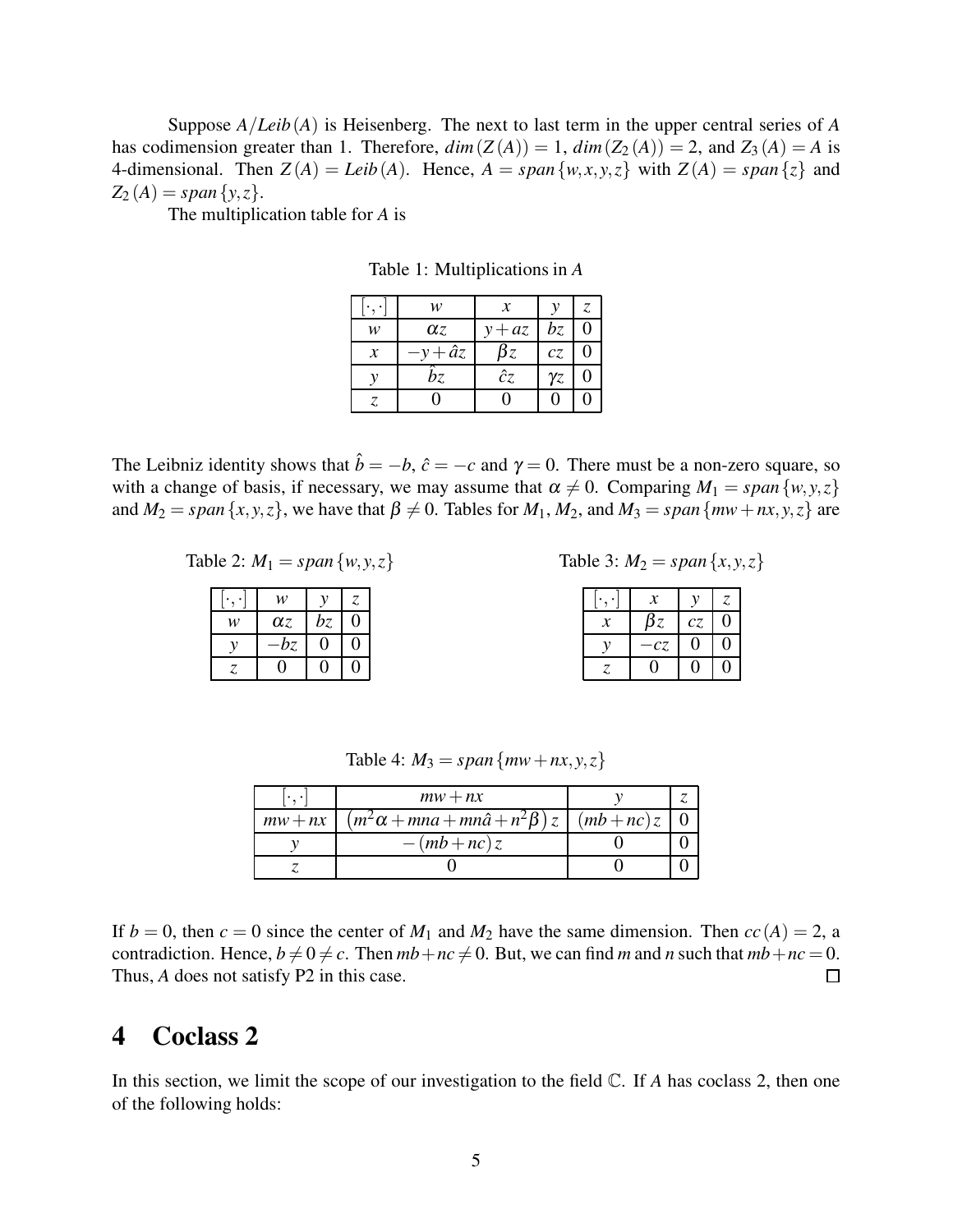- 1.  $dim(Z_2(A)) = 4$  and  $Z_2(A) = A$ ,
- 2.  $dim(Z_2(A)) = 3$ , or
- 3.  $dim(Z_2(A)) = 2$  and  $dim(Leib(A)) = 1$ .

Since  $cc(A) = 2$ ,  $dim(Z_2(A)) \leq 4$ . If  $dim(Z_2(A)) = 4$ , then (1) holds since  $dim(Z_{c-1})$  has codimension greater than or equal to 2 in *A*. Otherwise, Lemma [\(3.3\)](#page-2-2) gives that (2) or (3) holds. Each of these cases is considered in the following sections. We summarize the results in the following theorem.

<span id="page-5-1"></span>Theorem 4.1. *The non-Lie nilpotent Leibniz algebras with P1 over* C *of coclass 2 are as follows:*

- *1.* If A is split, then  $A = span\{x_1, x_2, x_3, x_4\}$  with multiplications  $[x_1, x_1] = x_3$  and  $[x_2, x_2] = x_4$
- 2. If A is non-split and dim(A) = 4, then  $A = span\{x_1, x_2, x_3, x_4\}$ , with multiplications given by *one of the following:*
	- $(a)$   $[x_1, x_1] = x_3, [x_2, x_1] = x_4, [x_1, x_2] = \alpha x_3, [x_2, x_2] = -x_4, \alpha \in \mathbb{C} \setminus \{-1\}$
	- (b)  $[x_1, x_1] = x_3$ ,  $[x_1, x_2] = x_3$ ,  $[x_2, x_1] = x_3 + x_4$ ,  $[x_2, x_2] = x_4$ .
- *3. If dim*(*A*) = 6*, then A is given by one of the following:*
	- *(a)*  $A = span{t, u, w, \hat{r}x, \hat{sy}, z}$ *, with multiplications given by*  $[t, u] = w = -[u, t]$ *,*  $[t, w] = x =$  $-[w,t], [t, \hat{r}x] = \hat{r}cz = -[\hat{r}x, t], [t, \hat{s}y] = \hat{s}dz, [\hat{s}y, t] = \hat{r}cz, [u, w] = y = -[w, u], [u, \hat{r}x] =$  $\hat{r}fz, [u,\hat{S}y] = \hat{s}gz = -[\hat{s}y,u], [w,w] = \gamma z$ , with the restrictions that  $\hat{r}, \hat{s}, c, g, f, d, \hat{d}, \gamma \neq 0$ ,  $\hat{s}\hat{d} = \hat{r}c$ , and  $-d \neq \hat{d}$
	- *(b)*  $A = span\{t, u, w, x, y, z\}$ , with multiplications given by  $[t, u] = w = -[u, t]$ ,  $[t, w] = x =$  $-[w,t], [u,w] = y = -[w,u], [w,w] = \gamma z, [t,y] = dz, [y,t] = \hat{dz}, [u,x] = fz, [x,u] =$  $\hat{f}z$ , with the restrictions that  $2\gamma = d + \hat{d} = -f - \hat{f}$ ,  $-f = d$ , and  $-\hat{f} = \hat{d}$ , where  $\gamma$ *, d*, *f*, *f*  $\in \mathbb{C}$ .

We collect several facts before starting the three cases for  $Z_2(A)$ . An algebra is called split if it is the direct sum of non-zero ideals. A nilpotent Leibniz algebra that is split has center of dimension greater than 1. A result that we often use is the following lemma.

<span id="page-5-0"></span>**Lemma 4.2.** A nilpotent Leibniz algebra that satisfies P1 with ideal B contained in  $\phi(A)$  has that *A*/*B satisfies P1. In particular, this holds for any term in the upper central series of A.*

## 4.1  $Dim(Z_2(A)) = 3$

In this case,  $A/Z_2(A)$  has coclass 1 and satisfies P1. Hence, it is one of the algebras in Theorem [\(3.5\)](#page-3-0). We consider each of them.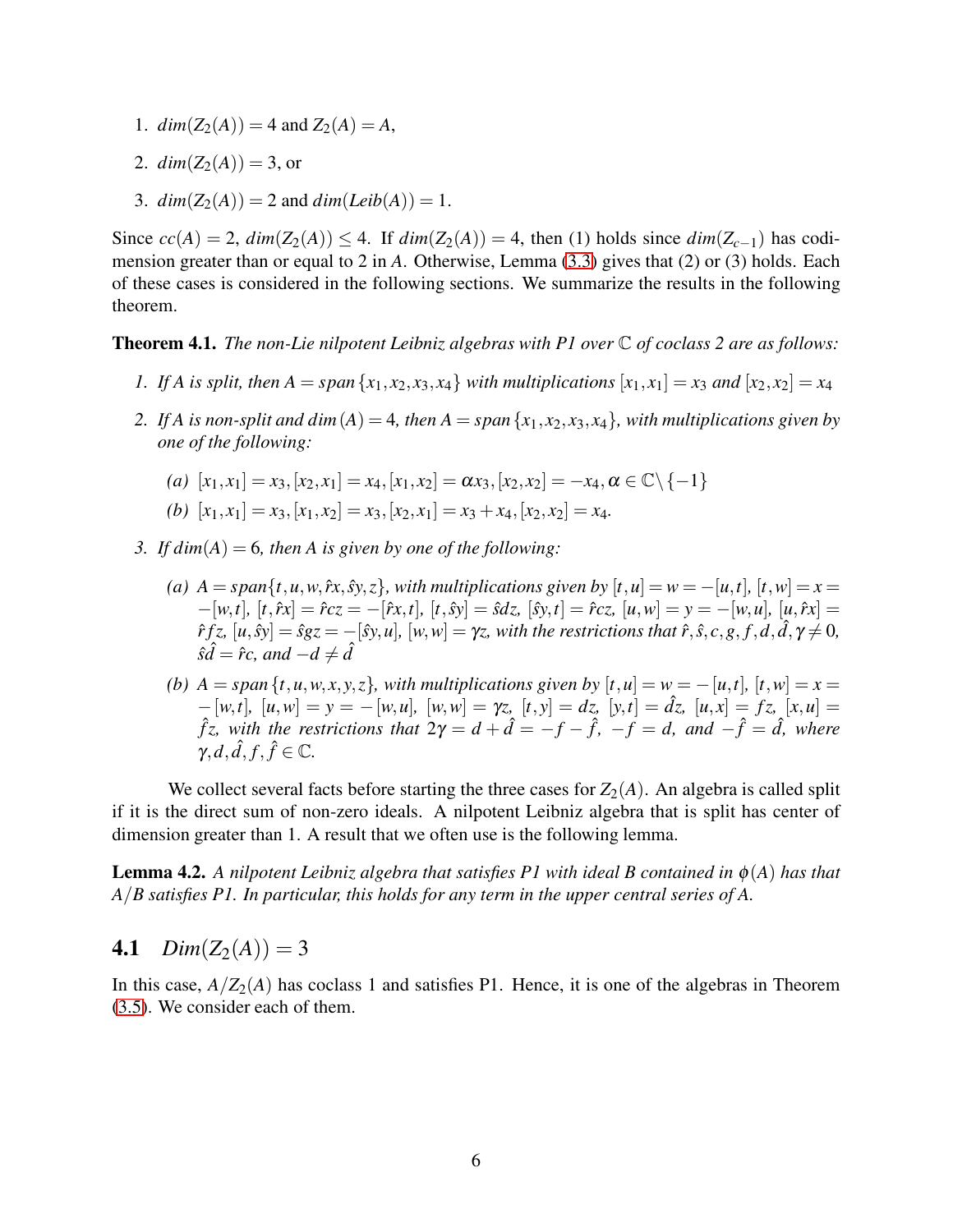#### **4.1.1**  $A/Z_2(A)$  is Abelian

Suppose that  $A/Z_2(A)$  is abelian. Then  $dim(A) = 5$  and  $dim(Z(A)) = 1$  or 2. We claim that *A* is non-split. If  $dim(Z(A)) = 1$ , then the result is clear. If  $dim(Z(A)) = 2$  and A is the direct sum of ideals *I* and *J*, we may assume that *I* has dimension 1 or 2. Since  $A^2 = Z(A)$ ,  $I^2 = Z(I)$ . Clearly, *dim*(*I*) can not be one. If  $dim(I) = 2$ , then  $dim(Z_2(A)) > 3$ , a contradiction. Hence *A* is non-split.

Proposition 4.3. *There are no nilpotent non-Lie Leibniz algebras with P1 of coclass 2 where*  $dim(Z_2(A)) = 3$  *and*  $A/Z_2(A)$  *is an abelian Lie algebra over*  $\mathbb{C}$ *.* 

*Proof.* Since  $dim(Z_2(A)) = 3$ , we have that  $cc(A/Z_2(A)) = 1$ . By Theorem [\(3.5\)](#page-3-0), we get that  $A/Z_2(A)$  has dimension 2. It follows immediately that  $dim(Z_3(A)) = dim(A) = 5$ ,  $dim(Z_2(A)) =$ 3, and  $dim(Z(A)) = 1$  or 2. By the notes preceeding this proposition, A is non-split. Since we have a 5-dimensional non-split Leibniz algebra over C, we may use ([\[1\]](#page-15-6)) to determine possible algebras. By Section [\(5\)](#page-14-0), the only algebras with P1 are  $\mathscr{A}_{137}$ ,  $\mathscr{A}_{138}(\alpha)$ , and  $\mathscr{A}_{139}$ . However, examining these algebras, we see that for all of them, the center is given by  $span\{x_3, x_4, x_5\}$  and the second center is given by the entire 5-dimensional algebra. Hence, these algebras are coclass 3. So there are no algebras satisfying the given conditions.  $\Box$ 

### 4.1.2  $A/Z_2(A)$  is Heisenberg

In this case,  $dim(A) = 6$ ,  $dim(Z_3(A)) = 4$  and  $dim(Z_2(A)) = 3$ . If  $dim(Z(A)) = 2$ , then  $dim(A/Z(A)) = 3$ 4,  $cc(A/Z(A)) = 1$  and  $A/Z(A)$  has P1. By Theorem [\(3.5\)](#page-3-0), there are no possible algebras in this case. Suppose that  $dim(Z(A)) = 1$ . Then  $dim(A/Z(A)) = 5$ , then by Theorem 4 of ([\[4\]](#page-15-2)), *A* has basis  $\{t, u, w, x, y, z\}$  with multiplication table

|                     |               | u             | w           | $\chi$      | ν          | Z. |
|---------------------|---------------|---------------|-------------|-------------|------------|----|
|                     | $\alpha$ z    | $w + az$      | $x+bz$      | cz          | dz         |    |
| u                   | $-w+\hat{a}z$ | $\beta z$     | $y + ez$    | fz          | gz         |    |
| w                   | $-x+\hat{b}z$ | $-y+\hat{e}z$ | γz          | hz          | İΖ         |    |
| $\boldsymbol{\chi}$ | ĉζ            | اح            | $\hat{h}$ z | $\mu z$     | kζ         |    |
| ν                   | dz            | ĝz            | JΖ          | $\hat{k}$ z | $\sigma z$ |    |
| Z.                  |               |               |             |             |            |    |

Table 5: Multiplications in *A*

Using the Leibniz identity on all possible combinations of basis elements, and then a simple change of basis, the multiplication table can be taken to be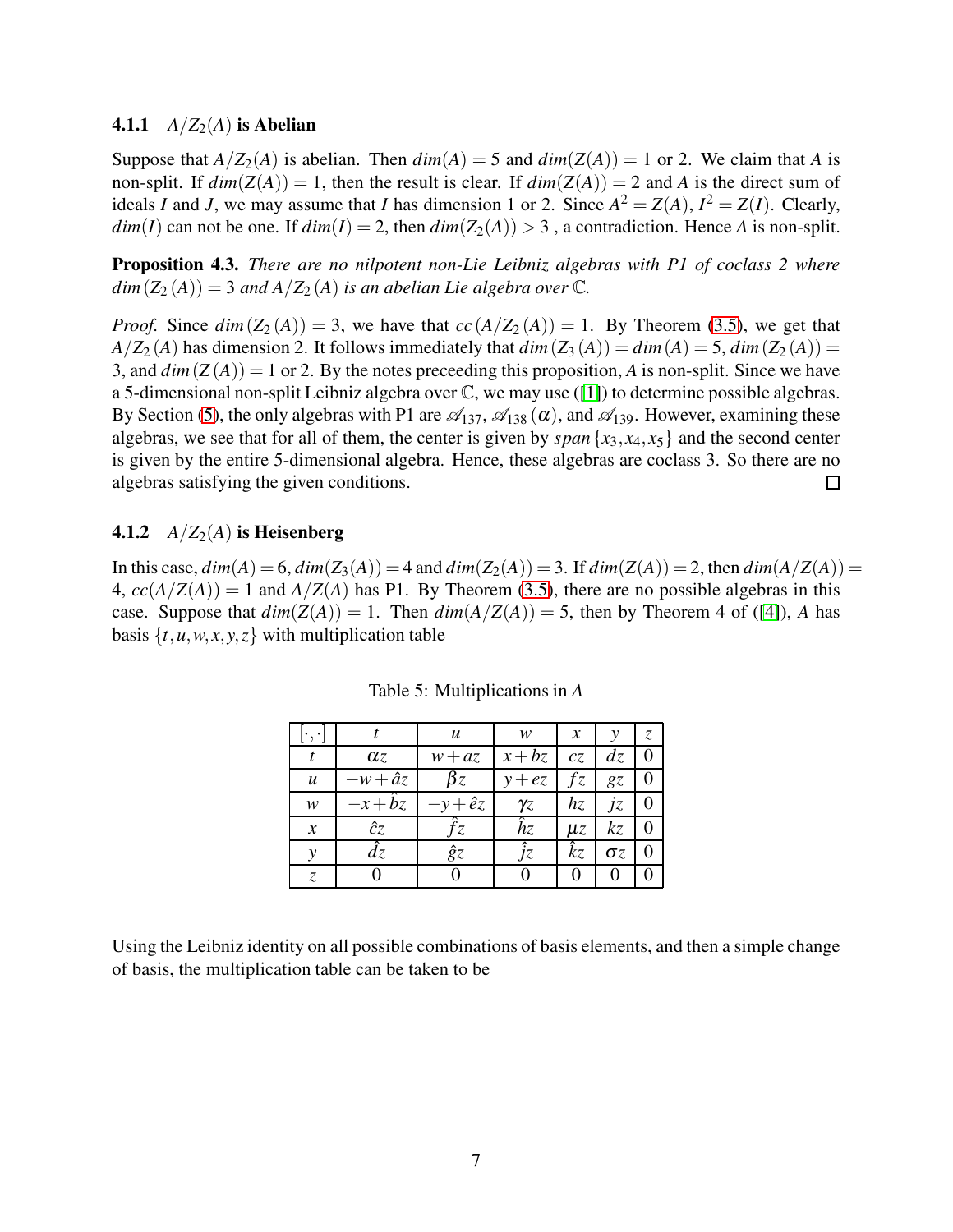|                  |               | u         | w          | $\mathcal{X}$ | ν  | Z. |
|------------------|---------------|-----------|------------|---------------|----|----|
|                  | $\alpha$ z    | w         | $\chi$     | cz            | dz | 0  |
| $\boldsymbol{u}$ | $-w+\bar{a}z$ | $\beta z$ | ν          | fz            | gz | 0  |
| w                | $-x$          |           | $\gamma$ z |               | 0  |    |
| $\mathcal{X}$    | $-cz$         | ΄Ζ        | 0          |               | 0  |    |
| ν                | dz            | -gz       |            |               | 0  |    |
| Z                |               |           |            |               | 0  |    |

<span id="page-7-0"></span>Table 6: Updated Multiplications in *A*

Note that we also get the following relationships from calculating all possible Leibniz identities we get:

$$
\gamma = d - f \tag{2}
$$

$$
\gamma = -d - \hat{f} \tag{3}
$$

$$
\gamma = \hat{d} + f \tag{4}
$$

We consider the maximal subalgebras of *A*. Let  $M = span{mt + nu, w, x, y, z}$  where not both *m* and *n* are 0. Special cases are  $M_1$  when  $m = 1$  and  $n = 0$ , and  $M_2$  where  $m = 0$  and  $n = 1$ .

Consider  $M_1$  and  $M_2$  and suppose  $\alpha \neq 0$ . This means  $\beta \neq 0$ . Consider  $M = span\{mt +$  $\{mu, w, x, y, z\}$ . Then  $[mt + nu, mt + nu] = (m^2\alpha + mn\bar{a} + n^2\beta)z$ . Then choosing

$$
m = \frac{-n\bar{a} \pm \sqrt{n^2\bar{a}^2 - 4\alpha\beta n^2}}{2\alpha}
$$

shows that *M* is not isomorphic to  $M_1$  or  $M_2$ . Hence, we must have that  $\alpha = 0 = \beta$ . Then  $0 =$  $[mt + nu, mt + nu] = mn\overline{a}$  implies that  $\overline{a} = 0$ .

From here, we continue to work on restrictions of the constants by ensuring that *A* has P1. Consider maximal subalgebra  $M_1 = span\{t, w, x, y, z\}$  and  $v = rx + sy \in Z(M_1)$ . Then

$$
0 = [t, rx + sy] = (rc + sd)z
$$
  

$$
0 = [rx + sy, t] = (-rc + sd)z
$$

Adding the two equations together gives  $0 = s(d + \hat{d})z$ . So either  $s = 0$  and/or  $-d = \hat{d}$ , as the results are not mutually exclusive. If  $s = 0$ , then  $r = 0$  and/or  $c = 0$ ., as again the results are not mutually exclusive. This means if  $s = 0$ , there are three options for combinations of *r* and *c*. So pairing the options for  $s = 0$  with  $-d = \hat{d}$ , there are 7 total possibilities. Similarly, using  $M_2 = span\{u, w, x, y, z\}$  and  $v' = r'x + s'y \in Z(M_1)$ 

$$
0 = [u, r'x + s'y] = (r'f + s'g)z
$$
  

$$
0 = [r'x + s'y, u] = (r'\hat{f} - s'g)z
$$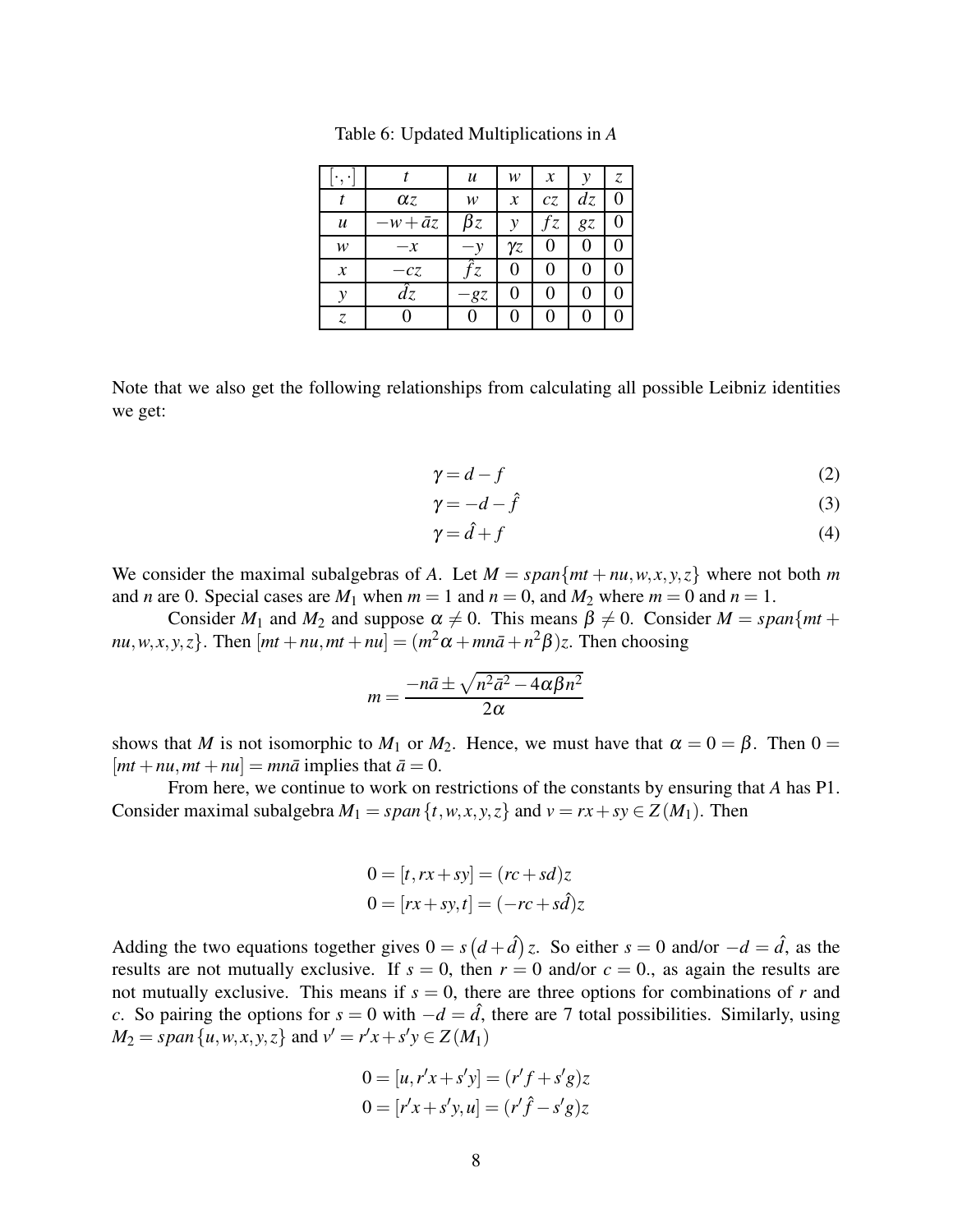and adding these equations gives  $0 = r'(f + \hat{f})$ . So either  $r' = 0$  and/or  $-f = \hat{f}$ . If  $r' = 0$ , then  $s' = 0$  and/or  $g = 0$ . As before, there are 7 possibilities. As options for  $M_1$  and  $M_2$  must occur together, this gives  $7 \cdot 7 = 49$  total possibilities concerning  $s, r, c, d + \hat{d}, s', r', g$ , and  $f + \hat{f}$ . We begin to eliminate possibilities.

First  $r, s, r'$ , and  $s'$  concern the dimension of the center of  $M_1$  and  $M_2$ , which need to be the same for *A* to have P1. For example, if both of  $r = 0 = s$ , then if either  $r' \neq 0$  or  $s' \neq 0$ , that option may be immediately eliminated. There are 24 such cases that are immediately eliminated due to such conflicts between  $r, s, r'$ , and  $s'$ .

Next, consider the case where  $s = r = s' = r' = 0$ ,  $c = 0$ ,  $g \neq 0$ ,  $-f \neq \hat{f}$ , and  $-d \neq \hat{d}$ . As  $s = 0 = r$  implies that the  $dim(Z(M_1)) = 1$ . However, if  $c = 0$ ,  $x \in Z(M_1)$ , so  $dim(Z(M_1)) > 2$ , which is a contradiction. There are 12 total cases that may now be immediately eliminated due to contradictions between *r*, *s*, and *c*, or between  $r'$ ,  $s'$ , and *g*.

Now, we turn to the possibilities where  $-d \neq \hat{d}$  and  $-f = \hat{f}$  or  $-d = \hat{d}$  and  $-f \neq \hat{f}$ , and  $c$ and *g* are either both 0 or both non-zero. In the first case, we have that  $M_1$  is not skew-symmetric, while  $M_2$  is skew-symmetric. The reverse is true for the latter case. There are 4 new cases that may be eliminated for this reason.

Consider the case when  $s = 0 = c$ ,  $-f = \hat{f}$ ,  $-d \neq \hat{d}$ , and  $r, r' \neq 0$ . In this case,  $Z(M_1) =$ *span*{*x*,*z*}  $\subseteq$  *Z*(*M*<sub>1</sub>). However, *Z*(*M*<sub>2</sub>) = *span*{*y*,*z*}  $\nsubseteq$  *Z*(*M*<sub>2</sub>). This case can be eliminated.

Similarly, we eliminate the case where  $s, s' \neq 0$ ,  $r' = 0$ ,  $g = 0$ ,  $-d = \hat{d}$ ,  $-f \neq \hat{f}$ . Here,  $M_1^2 = span\{x, z\} \nsubseteq Z(M_1)$  but  $M_2^2 = span\{y, z\} \subseteq Z(M_2)$ .

We now turn our attention towards the more interesting cases.

**Case 1:** 5 remaining cases where  $-d = \hat{d}$  and  $-f = \hat{f}$ .

We make use of equations (2), (3), and (4) above involving  $\gamma$ . Subtracting the third from the second gives  $-d - \hat{d} = \hat{f} + f$ . Adding the first to second and the first to third gives  $2\gamma =$  $d + \hat{d} = -f - \hat{f}$ . Considering these equations,  $\gamma = 0$ . Since  $\alpha = \beta = \bar{a} = 0$ , we now have that all multiplications in *A* are skew-symmetric and *Leib*( $A$ ) = {0}. Hence *A* is Lie, and is given in ([\[4\]](#page-15-2), Theorem 4).

**Case 2:** *s*, *r*, *s'*, *r'* = 0, *c*, *g* ≠ 0, −*f* ≠  $\hat{f}$ , and −*d* ≠  $\hat{d}$ .

In this case,  $dim(Z(M_1)) = 1 = dim(Z(M_2))$ . Our goal now is to find a maximal subalgebra that has center with dimension greater than one, or to find a resulting algebra. Consider  $M =$ *span*{ $mt + nu, w, x, y, z$ }. By Table [\(6\)](#page-7-0), a center element must be of the form  $\hat{r}x + \hat{y}y \in Z(M)$ , where at least one of  $\hat{r}$  or  $\hat{s}$  are non-zero. Using a change of basis, we take  $\hat{M} = span\{mt + nu, w, \hat{r}x +$  $\hat{s}y, \hat{r}x - \hat{s}y, z$ . Again, by Table [\(6\)](#page-7-0), it is clear that  $\hat{r}x + \hat{s}y \in Z(M)$  if

<span id="page-8-0"></span>
$$
0 = [mt + nu, \hat{r}x + \hat{s}y] = (m\hat{r}c + m\hat{s}d + n\hat{r}f + n\hat{s}g)z \tag{5}
$$

and

<span id="page-8-1"></span>
$$
0 = [\hat{r}x + \hat{s}y, mt + nu] = (-m\hat{r}c + n\hat{r}\hat{f} + m\hat{s}\hat{d} - n\hat{s}g)z.
$$
 (6)

The goal is to find  $m, n, \hat{r}$ , and  $\hat{s}$  that make  $dim(Z(M)) > 2$ . As we only need one counter-example, we can limit our search of possible subalgebras to those where *m*,*n*,*r*ˆ, and ˆ*s* are all non-zero.

**Subcase 2.1:**  $\hat{s}\hat{d} \neq \hat{r}c$  and  $\hat{s}g \neq \hat{r}f\hat{f}$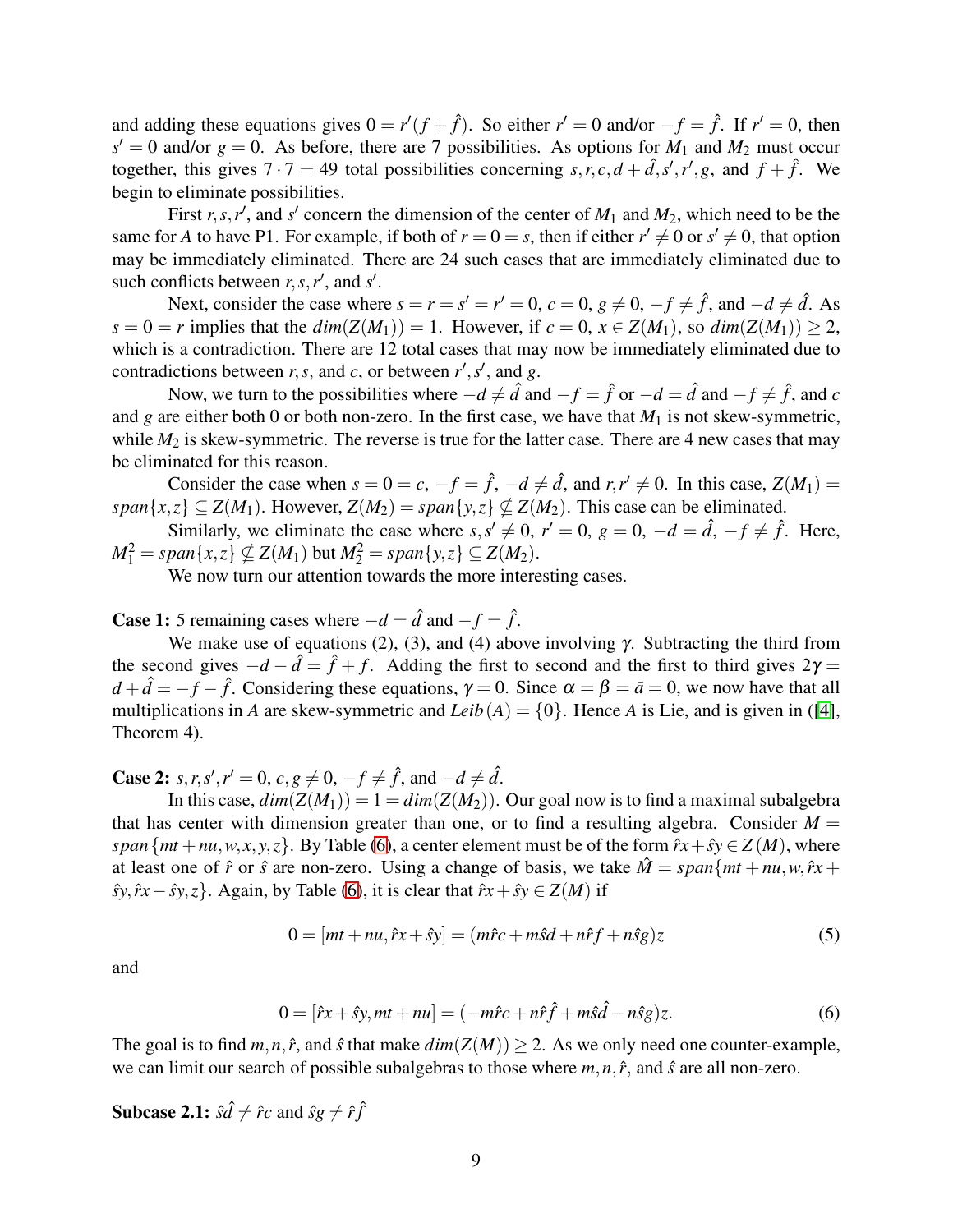Since equations [\(5\)](#page-8-0) and [\(6\)](#page-8-1) must hold if  $\hat{r}x + \hat{s}y \in Z(M)$ , we can use them to find the necessary constants  $m, n, \hat{r}$ , and  $\hat{s}$ . Since both equations are constants in front of the basis element *z*, we can work with the constants only. Begin by rearranging the constants in equation [\(6\)](#page-8-1) to get

<span id="page-9-0"></span>
$$
m\hat{r}c + n\hat{s}g = m\hat{s}\hat{d} + n\hat{r}\hat{f}.
$$
\n(7)

From here, we may replace  $m\hat{r}c + n\hat{s}g$  in equation [\(5\)](#page-8-0) with  $m\hat{s}\hat{d} + n\hat{r}\hat{f}$ , which results in

<span id="page-9-1"></span>
$$
0 = m\hat{s}\hat{d} + n\hat{r}\hat{f} + m\hat{s}d + n\hat{r}f \tag{8}
$$

subject to  $m\hat{r}c + n\hat{s}g = m\hat{s}\hat{d} + n\hat{r}\hat{f}$ . Solving for *m* in equations [\(7\)](#page-9-0) and [\(8\)](#page-9-1), we get

$$
m = \frac{-n\hat{r}(f+\hat{f})}{\hat{s}(d+\hat{d})}
$$

and

$$
m = \frac{n(\hat{s}g - \hat{r}\hat{f})}{\hat{s}\hat{d} - \hat{r}c}
$$

provided that  $\hat{s} \neq 0$ ,  $-d \neq \hat{d}$ , and  $\hat{s}d \neq \hat{r}c$ . We have already chosen  $\hat{s} \neq 0$ , and we know  $-d \neq \hat{d}$ . The case where  $\hat{s}\hat{d} = \hat{r}c$  is handled below. From this point on, for this case, we assume  $\hat{s}\hat{d} \neq \hat{r}c$ . This means we need

$$
\frac{-n\hat{r}(f+\hat{f})}{\hat{s}(d+\hat{d})} = \frac{n(\hat{s}g - \hat{r}\hat{f})}{\hat{s}\hat{d} - \hat{r}c}
$$

so that *m* holds. As *n* is in both of these terms, and it is non-zero, it need not be considered. As *m* is assumed to be non-zero, we need both of the above terms to be non-zero. The one on the left is 0 only if  $-f = \hat{f}$ , which is not the case. The right hand side is 0 only if  $\hat{s}g = \hat{r}\hat{f}$ . The case where  $\hat{s}g = \hat{r}f$  is handled below. From this point on, for this case, we assume  $\hat{s}g \neq \hat{r}f$ . Now cross multiplying and canceling the *n* yields

$$
-\hat{r}(f+\hat{f})(\hat{s}\hat{d}-\hat{r}c)=\hat{s}(\hat{s}g-\hat{r}\hat{f})(d+\hat{d})
$$

expanding gives

$$
-\hat{r}f\hat{s}\hat{d}+\hat{r}^{2}f c-\hat{r}\hat{f}\hat{s}\hat{d}+\hat{r}^{2}\hat{f}c=\hat{s}^{2}gd+\hat{s}^{2}g\hat{d}-\hat{s}\hat{r}\hat{f}d-\hat{s}\hat{r}\hat{f}\hat{d}
$$

and cancelling like terms gives

$$
-\hat{r}f\hat{s}\hat{d}+\hat{r}^2fc+\hat{r}^2\hat{f}c=\hat{s}^2gd+\hat{s}^2g\hat{d}-\hat{s}\hat{r}\hat{f}d
$$

and moving everything to one side

$$
0 = -\hat{r}f\hat{s}\hat{d} + \hat{r}^2fc + \hat{r}^2\hat{f}c - \hat{s}^2gd - \hat{s}^2g\hat{d} + \hat{s}\hat{r}\hat{f}d
$$

and rearranging gives

$$
0 = \hat{r}^2 c(f + \hat{f}) + \hat{r}\hat{s}(d\hat{f} - \hat{d}f) - \hat{s}^2 g(d + \hat{d})
$$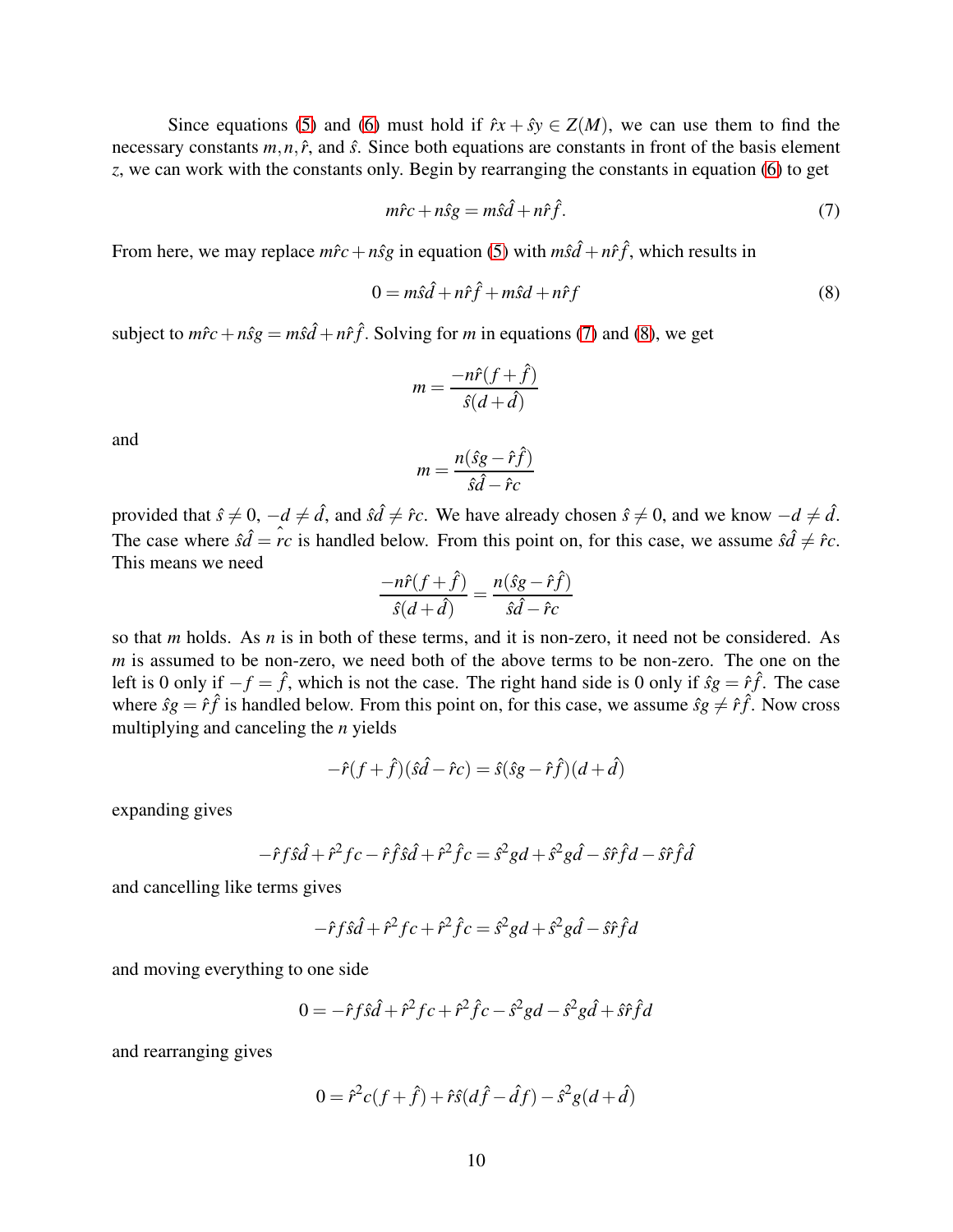Via the quadratic equation in terms of  $\hat{r}$ , we have

$$
\hat{r} = \frac{-\hat{s}(d\hat{f} - \hat{d}f)}{2c(f + \hat{f})} \pm \frac{\sqrt{\hat{s}^2(d\hat{f} - \hat{d}f)^2 + 4c(f + \hat{f})\hat{s}^2g(d + \hat{d})}}{2c(f + \hat{f})}
$$

and we know that  $c \neq 0$  and  $-f \neq \hat{f}$ . Hence, as we are over  $\mathbb{C}$ , we can solve for  $\hat{r}$  in terms of  $\hat{s}$ . This means we have that

$$
m = \frac{-n\hat{r}(f+\hat{f})}{\hat{s}(d+\hat{d})} = \frac{n(\hat{s}g-\hat{r}\hat{f})}{\hat{s}\hat{d}-\hat{r}c} \neq 0
$$

for the appropriate choice of  $\hat{r}$  and  $\hat{s}$ . Upon inspection of various scenarios, the only concern with the quadratic equation being 0 is if both  $d\hat{f} - \hat{d}f = 0$  and  $g = 0$ , but we know  $g \neq 0$ , and so the quadratic gives a valid non-zero solution for ˆ*r*.

Provided  $\hat{s}\hat{d} \neq \hat{r}c$  and that  $\hat{s}g \neq \hat{r}f$ , we summarize what has been shown. We needed to find *m*,*n*,  $\hat{r}$ , and  $\hat{s}$  so that equations [\(5\)](#page-8-0) and [\(6\)](#page-8-1) both held. What we have shown is that we can find  $m \neq 0$ by taking

$$
m = \frac{-n\hat{r}(f+\hat{f})}{\hat{s}(d+\hat{d})} = \frac{n(\hat{s}g-\hat{r}\hat{f})}{\hat{s}\hat{d}-\hat{r}c}
$$

for any choice of  $n \neq 0$ . We have shown that

$$
\frac{-n\hat{r}(f+\hat{f})}{\hat{s}(d+\hat{d})} = \frac{n(\hat{s}g-\hat{r}\hat{f})}{\hat{s}\hat{d}-\hat{r}c}
$$

for the given solution of  $\hat{r}$  as  $\hat{s} \neq 0$ . This means we can find  $m, n, \hat{r}$ , and  $\hat{s}$  which force equations [\(5\)](#page-8-0) and [\(6\)](#page-8-1) to hold. Therefore,  $dim(Z(\hat{M})) > 2$ . Thus, *A* would not have P1 under these conditions, and so we cannot have  $s = 0 = r$ , unless  $\hat{s}\hat{d} = \hat{r}c$  or  $\hat{s}g = \hat{r}\hat{f}$ .

**Subcase 2.2:**  $\hat{s}\hat{d} = \hat{r}c$  and  $\hat{s}g = \hat{r}\hat{f}$ .

If both of these equations hold, then

$$
\frac{\hat{s}\hat{d}}{c} = \hat{r} = \frac{\hat{s}g}{\hat{f}}.
$$

Note that  $\hat{d}, \hat{f} \neq 0$ , as otherwise these equalities would not hold given the restrictions on the other variables. For simplicity, take  $\hat{s} = 1$ . Take

$$
m = \frac{-ng(\hat{f} + f)}{\hat{f}(d + \hat{d})}.
$$

which exists and is non-zero. Then

$$
m\hat{r}c + m\hat{s}d + n\hat{r}f + n\hat{s}g = \frac{-ng(\hat{f} + f)}{\hat{f}(d + \hat{d})} \cdot \frac{\hat{d}}{c} \cdot c + \frac{-ng(\hat{f} + f)}{\hat{f}(d + \hat{d})} \cdot d + n \cdot \frac{g}{\hat{f}} \cdot f + ng
$$

$$
= (\frac{-ng(\hat{f} + f)}{\hat{f}(d + \hat{d})}) \cdot (d + \hat{d}) + \frac{ngf}{\hat{f}} + \frac{ng\hat{f}}{\hat{f}}
$$

$$
= \frac{-ng(\hat{f} + f)}{\hat{f}} + \frac{ng(f + \hat{f})}{\hat{f}}
$$

$$
= 0
$$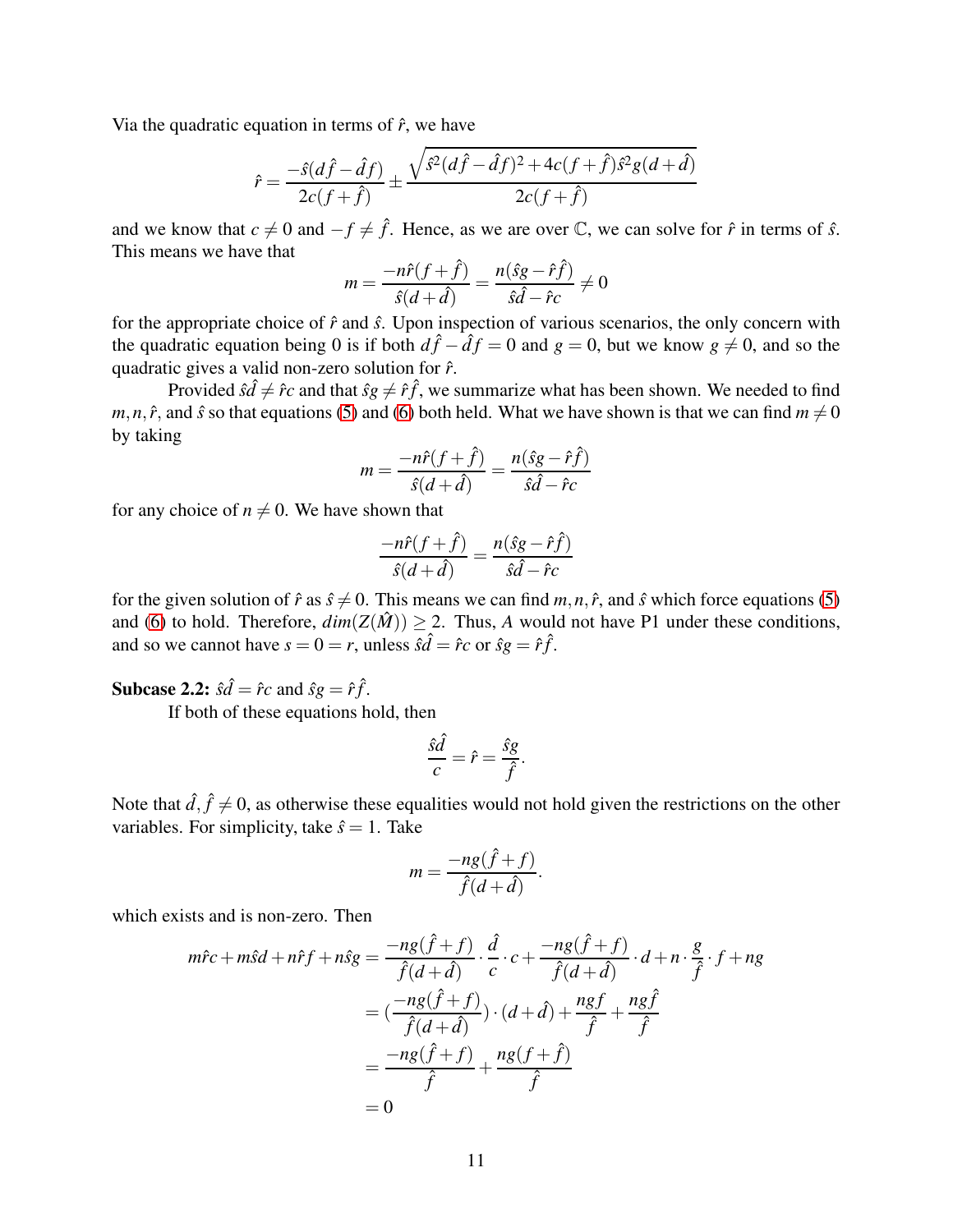and

$$
-m\hat{r}c + n\hat{r}\hat{f} + m\hat{s}\hat{d} - n\hat{s}g = \frac{ng(\hat{f} + f)}{\hat{f}(d + \hat{d})} \cdot \frac{\hat{d}}{c} \cdot c + n \cdot \frac{g}{\hat{f}} \cdot \hat{f} + \frac{-ng(\hat{f} + f)}{\hat{f}(d + \hat{d})} \cdot \hat{d} - ng
$$

$$
= \frac{ng(\hat{f} + f)}{\hat{f}(d + \hat{d})} \cdot \hat{d} + ng + \frac{-ng(\hat{f} + f)}{\hat{f}(d + \hat{d})} \cdot \hat{d} - ng
$$

$$
= 0.
$$

This shows that equations [\(5\)](#page-8-0) and [\(6\)](#page-8-1) are both 0, and we have found a maximal subalgebra with  $dim(Z(M)) = 2$ . In this case, *A* does not have P1.

# **Subcase 2.3:** Only  $\hat{s}\hat{d} = \hat{r}c$

Note that  $\hat{d} \neq 0$ , as otherwise we would be in Subcase 2.1. Since  $\hat{f} \neq -f$  and  $\hat{d} \neq -d$ , we know  $\gamma \neq 0$ . Now, for  $M_1 = span\{t, w, \hat{r}x + \hat{s}y, \hat{r}x - \hat{s}y, z\}$ , we have  $Z^l(M_1) = span\{\hat{r}x + \hat{s}y, z\}$ . Then the only way for  $M_2 = span\{u, w, \hat{r}x + \hat{y}y, \hat{r}x, z\}$  to have  $dim(Z^l(M_2)) = 2$  is if  $\hat{f} = 0$ . Consider  $M = span{mt + nu, w, \hat{r}x + \hat{sy}, \hat{r}x, z}$ , which is isomorphic to  $M_1$  and  $M_2$ , provided a second left center element exists. Say this element is of the form  $ht + ju + pw + q\hat{r}x + k\hat{y}$ . If it is the left center then

$$
0 = [ht + ju + pw + q\hat{r}x + k\hat{s}y, mt + nu]
$$
  
=  $hnw - jmw - pmx - pny - q\hat{r}mcz + k\hat{s}m\hat{d}z - k\hat{s}ngz$   
=  $(hn - jm)w - pmx - pny + (-q\hat{r}mc + k\hat{s}m\hat{d} - k\hat{s}ng)z$ .

This implies that we choose *h* and *j* so that  $hn - jm = 0$ , which is possible over  $\mathbb{C}$ . We get that  $p = 0$ . Lastly,  $-q\hat{r}mc + k\hat{s}m\hat{d} - k\hat{s}ng = 0$  gives  $k\hat{s}(m\hat{d} - ng) - qm\hat{s}\hat{d} = 0$ , using the fact that  $\hat{s}\hat{d} = \hat{r}c$ . Recall that  $\hat{s}, \hat{d} \neq 0$ . If  $m\hat{d} - ng = 0$ , then  $q = 0$ . If  $k = 0$ , then  $q = 0$ . Otherwise,

$$
k = \frac{qm\hat{d}}{(m\hat{d} - ng)},
$$

which again is no problem over  $\mathbb C$ . Hence, for any general maximal subalgebra *M*, we can find a second left center element, and therefore all maximal subalgebras are isomorphic. We get the following final algebra:

|            |              | u            | w                | $\hat{r}x$   | ŝy           | Z, |
|------------|--------------|--------------|------------------|--------------|--------------|----|
|            |              | w            | $\boldsymbol{x}$ | $\hat{r}$ cz | $\hat{s}$ dz |    |
| u          | $-w$         | 0            | ν                | $\hat{r}fz$  | ŝgz          |    |
| w          | $-x$         | $-\nu$       | $\gamma$ z       | U            |              |    |
| $\hat{r}x$ | $-\hat{r}cz$ |              |                  |              |              |    |
| ŝy         | $\hat{r}$ cz | $-\hat{s}gz$ | O                | 0            | 0            |    |
| Z,         |              |              |                  | 0            |              |    |

<span id="page-11-0"></span>Table 7: Final Multiplications in *A*<sup>1</sup>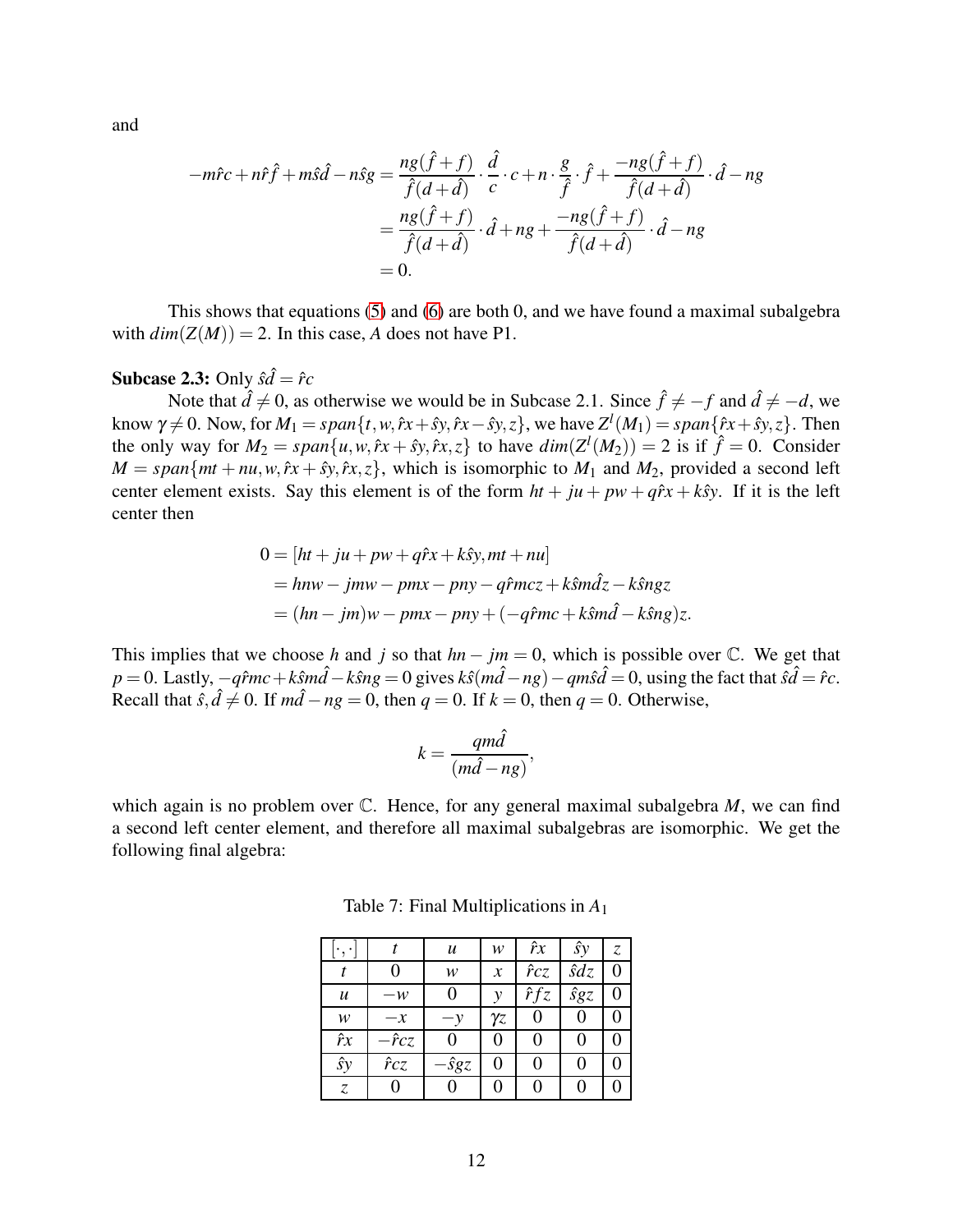with the restrictions that  $\hat{r}, \hat{s}, c, g, f, d, \hat{d}, \gamma \neq 0$ ,  $\hat{s}\hat{d} = \hat{r}c$ , and  $-d \neq \hat{d}$ . The fact that  $d \neq 0$  comes from the fact that  $0 \neq \gamma = -d - \hat{f}$  and  $\hat{f} = 0$ .

### **Subcase 2.4:** Only  $\hat{sg} = \hat{r}\hat{f}$

Note that  $\hat{f} \neq 0$ , as otherwise we would be in Subcase 2.1. We still have  $\hat{f} \neq -f$  and  $d \neq -d$  implying  $\gamma \neq 0$ . This time, if you consider the left centers of  $M_1 = span\{t, w, fx + sy, sy, z\}$ and  $M_2 = span\{u, w, \hat{r}x + \hat{y}y, \hat{r}x - \hat{y}y, z\}$  we get that  $\hat{d} = 0$ . The same process can be used as in Subcase 2.3 to show that a general maximal subalgebra  $M = span{mt + nu, w, \hat{r}x + \hat{sy}, \hat{sy}, z}$  can be made to have a second left center element, and all maximal subalgebras are isomorphic. We get the following algebra

Table 8: Final Multiplications in *A*<sup>2</sup>

|                  |                         | u            | w                | $\hat{r}x$   | ŝy          | Z, |
|------------------|-------------------------|--------------|------------------|--------------|-------------|----|
|                  | 0                       | w            | $\boldsymbol{x}$ | $\hat{r}$ cz | $\hat{s}dz$ | 0  |
| $\boldsymbol{u}$ | $-w$                    | 0            | ν                | $\hat{r}fz$  | sĝz         |    |
| w                | $-x$                    | $-\nu$       | $\gamma$ z       | 0            | 0           | 0  |
| $\hat{r}x$       | $-\hat{r}c\overline{z}$ | $\hat{s}$ gz | 0                | 0            | 0           | 0  |
| ŝy               | 0                       | $-\hat{s}gz$ | 0                | 0            |             | 0  |
| Z,               |                         | O            | 0                | 0            |             |    |

with the restrictions that  $\hat{r}, \hat{s}, c, g, d, f, \hat{f}, \gamma \neq 0$ ,  $\hat{s}g = \hat{r}\hat{f}$ , and  $-f \neq \hat{f}$ . Again, we make use of  $0 \neq \gamma = \hat{d} + f$ . Swapping the rows and columns for *t* and *u*, and swapping the rows and columns for  $\hat{r}x$  and  $\hat{s}y$ , the tables for  $A_1$  and  $A_2$  are the same, so  $A_1 \simeq A_2$ .

**Case 3:**  $s = r' = c = g = 0, r, s' \neq 0, \hat{f} \neq -f$  and  $\hat{d} \neq -d$ 

Again,  $\gamma \neq 0$ . Use the new basis for *M* given by  $M = span\{mt + nu, w, mx + ny, y, z\}$ , where  $m \neq 0$ . Then  $M_1^3 = 0$ , so  $M^3 = 0$ . Therefore,  $mn(d+f) = 0$  and  $mn(\hat{d}+\hat{f}) = 0$ . Replace *y* by  $(1/m)y$  in the basis for *M* and the resulting multiplication shows that *M* and *M*<sub>1</sub> are isomorphic. A similar procedure works if we assume  $n \neq 0$ . So all maximal subalgebras are isomorphic, *A* satisfies P1, and has coclass 2. The final description of the algebra has multiplication table

| $\cdot$          |            | $\boldsymbol{u}$            | w                | $\boldsymbol{\mathcal{X}}$ | ν              | Z. |
|------------------|------------|-----------------------------|------------------|----------------------------|----------------|----|
|                  | 0          | w                           | $\boldsymbol{x}$ | 0                          | dz             |    |
| $\boldsymbol{u}$ | $-w$       | 0                           | ν                | fz                         | 0              | 0  |
| w                | $-x$       | $\cdot y$                   | $\gamma$ z       | 0                          | $\overline{0}$ | 0  |
| $\mathcal{X}$    | 0          | $\widehat{f}_{\mathcal{Z}}$ | 0                | 0                          | $\overline{0}$ | 0  |
| y                | $\hat{dz}$ | 0                           | 0                | 0                          | 0              |    |
| Z                | 0          | 0                           | 0                | 0                          | 0              | 0  |

<span id="page-12-0"></span>Table 9: Final Multiplications in *A*<sup>3</sup>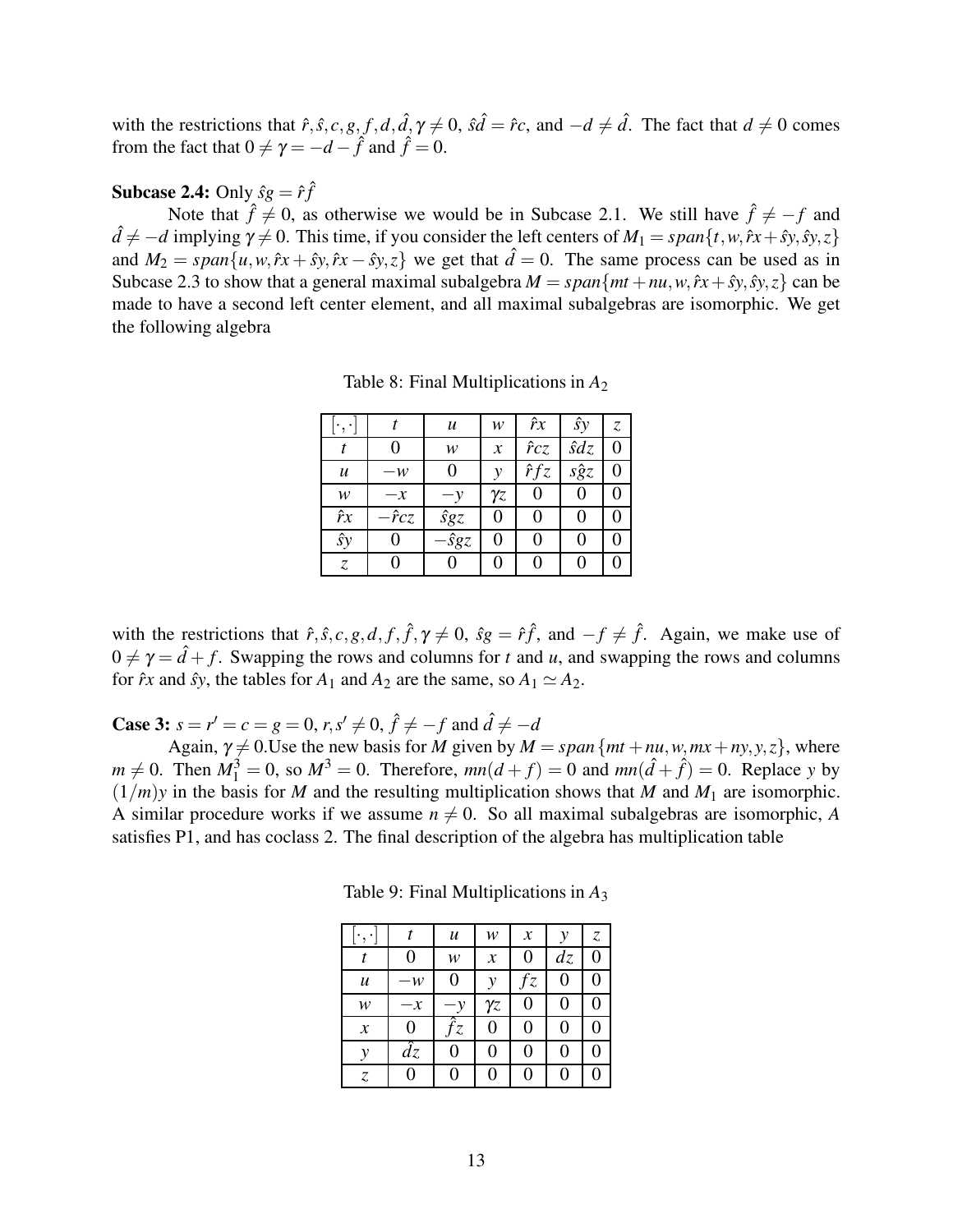with the restrictions that  $2\gamma = d + \hat{d} = -f - \hat{f}$ ,  $-f = d$ , and  $-\hat{f} = \hat{d}$ .

It remains to consider the case where  $A/Z(A)$  is a 5-dimensional Leibniz algebra. In this case, we still know that  $A/Z_2(A)$  is the 3-dimensional Heisenberg Lie algebra and  $dim(Z(A)) = 1$ . This implies the upper central series of  $B = A/Z(A)$  is  $dim(Z(B)) = 2$ ,  $dim(Z_2(B)) = 3$ , and  $dim(B) = 5$ . Since *A* has P1, *B* will have P1 by Lemma [\(4.2\)](#page-5-0), so we know that  $\phi(A) = [A, A] =$  $Z_2(B)$ . The only possible Leibniz algebras fitting these requirements and having P1 are  $\mathscr{A}_{137}$ ,  $\mathscr{A}_{138}(\alpha)$ , and  $\mathscr{A}_{139}$  in Subsection [\(5\)](#page-14-0), which were coclass 3. Hence, there are no possibilities for this case.

**Proposition 4.4.** *Suppose that A is a nilpotent Leibniz algebra over*  $\mathbb{C}$  *where A*/ $Z_2(A)$  *is the threedimensional Heisenberg Lie algebra, with multiplications given by table [\(7\)](#page-11-0) or [\(9\)](#page-12-0). Then A has 2 coclass 2 and P1.*

#### 4.1.3  $A/Z_2(A)$  is a non-Lie Leibniz Algebra

The last possibility is that  $A/Z_2(A)$  is a non-Lie Leibniz algebra in Theorem [\(3.5\)](#page-3-0). However, as we are working over the complex numbers, the conditions in the proposition will not be satisfied. Hence, there are no possible algebras for this case.

### 4.2  $Dim(Leib(A)) = 1$

The case  $dim(Z_2(A)) = 3$  has been considered in the preceding work and  $dim(Z_2(A)) = 4$  will be considered in the next section, so we take  $dim(Z_2(A)) = 2$ . Therefore  $dim(Z(A)) = 1$ ,  $Z(A) =$ *Leib*(*A*), and *A*/*Leib*(*A*) has coclass 2. The next result lists the possible Lie algebras for *A*/*Leib*(*A*), and we consider each case.

<span id="page-13-0"></span>**Theorem 4.5.** *([\[5\]](#page-15-4), Theorem 4) If*  $dim(L) = n$ *,*  $cc(L) = 2$ *, and L has P1, then L is isomorphic to one of the following algebras:*

- *(i)*  $\langle \langle a,b,c \rangle \rangle$  *where*  $[a,b] = [a,c] = [b,c] = 0$
- *(ii)*  $\langle \langle x, y, z, a, b \rangle \rangle$  *where*  $[x, y] = z$ ,  $[x, z] = a$ ,  $[y, z] = b$
- (iii)  $\langle \langle a,b,c,x,y,z \rangle \rangle$  where  $[a,b]=c$ ,  $[a,c]=x$ ,  $[b,c]=y$ ,  $[a,x]=z$ ,  $[b,y]=\gamma z$  where  $-\gamma$  is not a *perfect square*

If  $A/Leib(A)$  is abelian, then  $A = Z_2(A)$  has dimension 4, which is not the case we are currently considering. In the second case in Theorem [\(4.5\)](#page-13-0), *A*/*Leib*(*A*) has dimension 5 and  $dim(Z_2(A)) = 3$ . This case was considered in the last section. In the third case in Theorem [\(4.5\)](#page-13-0), γ is not a perfect square, which cannot happen since we are considering algebras over the complex numbers. Hence there are no new algebras from this section.

### 4.3  $A = Z_2(A)$  with  $dim(A) = 4$

Now  $A^2 = Z(A)$  by Proposition [\(2.8\)](#page-1-0). If *A* is split, then *A* is the direct sum of ideals. If *I* is one of them and  $dim(I) = 1$ , then  $Z(I) = I$  and  $I^2 = 0$ , which is not possible. Hence *I* is the direct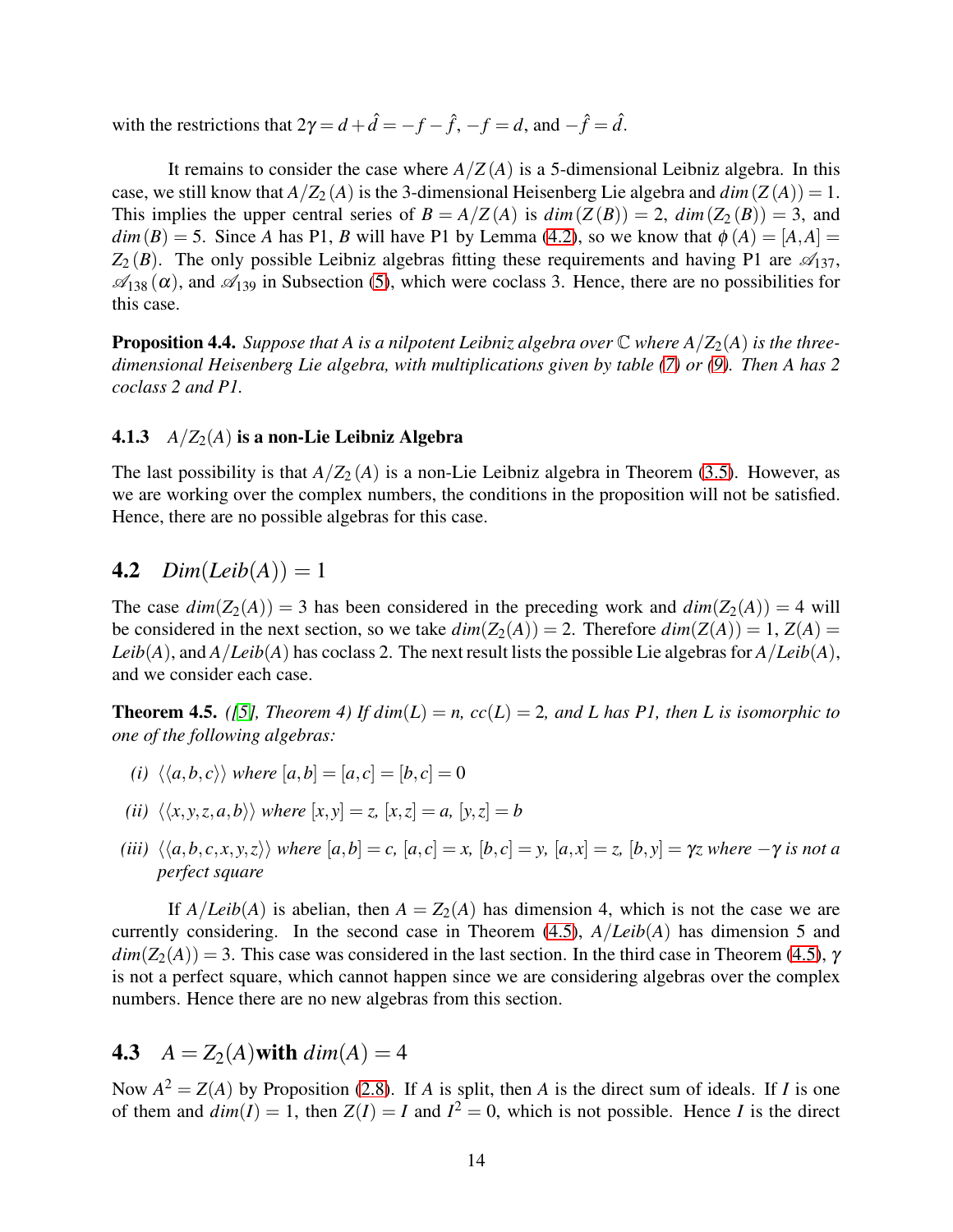sum of two ideals of dimension 2, each of whose center equals its derived algebra. Hence each is cyclic. Then any maximal subalgebra is the direct sum of a two-dimensional cyclic ideal and a one-dimensional ideal. Hence *A* has P1 and is of coclass 2. This algebra is listed in Theorem [\(4.1\)](#page-5-1).

Suppose that *A* is not split. Then  $A^2 = Z(A)$  has dimension 1 or 2. The algebras in ([\[8\]](#page-15-5)) with these conditions are checked to see if they have P1 in Section [\(5\)](#page-14-0). Two algebras are found and are listed in Theorem [\(4.1\)](#page-5-1) under the non-Lie algebras of dimension 4.

### <span id="page-14-0"></span>5 Determinations of Leibniz Algebras that have P1

In the sections above, we refer to known non-split 4- and 5-dimensional Leibniz algebras which have P1. These non-split algebras are classified in ([\[8\]](#page-15-5)) and ([\[1\]](#page-15-6)). In order to determine which algebras to check, we make use of coclass, the dimension of the center, the dimension of *Leib*(*A*), and  $dim(Z_{n-1}(A))$ . Notably, the classifications of algebras in ([\[8\]](#page-15-5)) and ([\[1\]](#page-15-6)) is done using the lower central series, while the work in this paper uses the upper central series. However, for nilpotent Leibniz algebras, the lengths of the upper and lower central series are the same, and so the coclass is the same. Also, as our algebras are required to have P1, we know that  $A^{n-1} = [A,A] = Z_{n-1}(A)$ , and the dimension of the centers will be the same. For the 4-dimensional algebras in ([\[8\]](#page-15-5)), Theorems 2.1, 2.3, and 2.5 were checked. For the 5-dimensional algebras in ([\[1\]](#page-15-6)), Theorems 2.3, 2.4, 3,6, 3.7, 3.8, 3.9, 3.10, and 3.11 were checked.

The determinations of whether these algebras have P1 is mostly done outside of this paper. However, below we give several examples of how Leibniz algebras were shown to not have P1. After that, we show the proofs for those algebras that in fact have P1. The work for determining which algebras have P1 can be found in  $(2)$ ).

The first way to eliminate algebras having P1 was to show that the upper central series of two maximal subalgebras was not the same. First, we consider  $\mathcal{A}_1 = span\{x_1, x_2, x_3, x_4\}$  in Theorem 2.1 in ([\[8\]](#page-15-5)). The multiplications are given by  $[x_1, x_3] = x_4$  and  $[x_3, x_2] = x_4$ . Take maximal subalgebra  $M_1 = span\{x_1, x_3, x_4\}$ , which has  $Z(M_1) = span\{x_4\}$ , and  $M_1 = Z_2(M_1)$ . Next, take maximal subalgebra  $M_2 = span{x_1, x_2, x_4}$ , which is abelian. Hence,  $\mathscr{A}_1$  does not have P2, and so does not have P1.

The next way to eliminate algebras having P1 was to show that  $Leib(M_1)$  and  $Leib(M_2)$  for two maximal subalgebras did not have the same dimension. Notably, if  $dim(Leib(M_1)) \neq 0$ , but  $dim(Leib(M_2)) = 0$ , then the second subalgebra would have been a Lie algebra, while the first was not, indicating that the subalgebras are not isomorphic, and so *A* does not have P1. For example, take  $\mathcal{A}_8 = span\{x_1, x_2, x_3, x_4, x_5\}$  in Theorem 2.3 in ([\[1\]](#page-15-6)). This algebra is defined by the multiplications  $[x_1, x_1] = x_5$ ,  $[x_1, x_2] = x_3 = -[x_2, x_1]$ ,  $[x_1, x_3] = x_4 = -[x_3, x_1]$ , and  $[x_2, x_3] = x_5 = -[x_3, x_2]$ . Consider maximal subalgebras  $M1 = span{x_1, x_3, x_4, x_5}$  and  $M2 = span{x_2, x_3, x_4, x_5}$ . In  $M_1$ , the non-zero multiplications are given by  $[x_1, x_1] = x_5$ ,  $[x_1, x_3] = x_4 = -[x_3, x_1]$ , so *Leib*( $M_1$ ) = *span* $\{x_5\}$ , and  $M_1$  is not a Lie algebra. In  $M_2$ , the only non-zero multiplications are given by  $[x_2, x_3] = x_5 = -[x_3, x_2]$ , and so *Leib*( $M_2$ ) = 0, which implies  $M_2$  is Lie. Hence  $M_1$  and  $M_2$  are not isomorphic, and  $\mathcal{A}_8$  does not have P1.

The 4-dimensional non-split Leibniz algebras with P1 are given in Theorem [\(4.1\)](#page-5-1) above. The proofs that these algebras have P1 is given next. There are no 5-dimensional algebras with P1 of coclass 2.